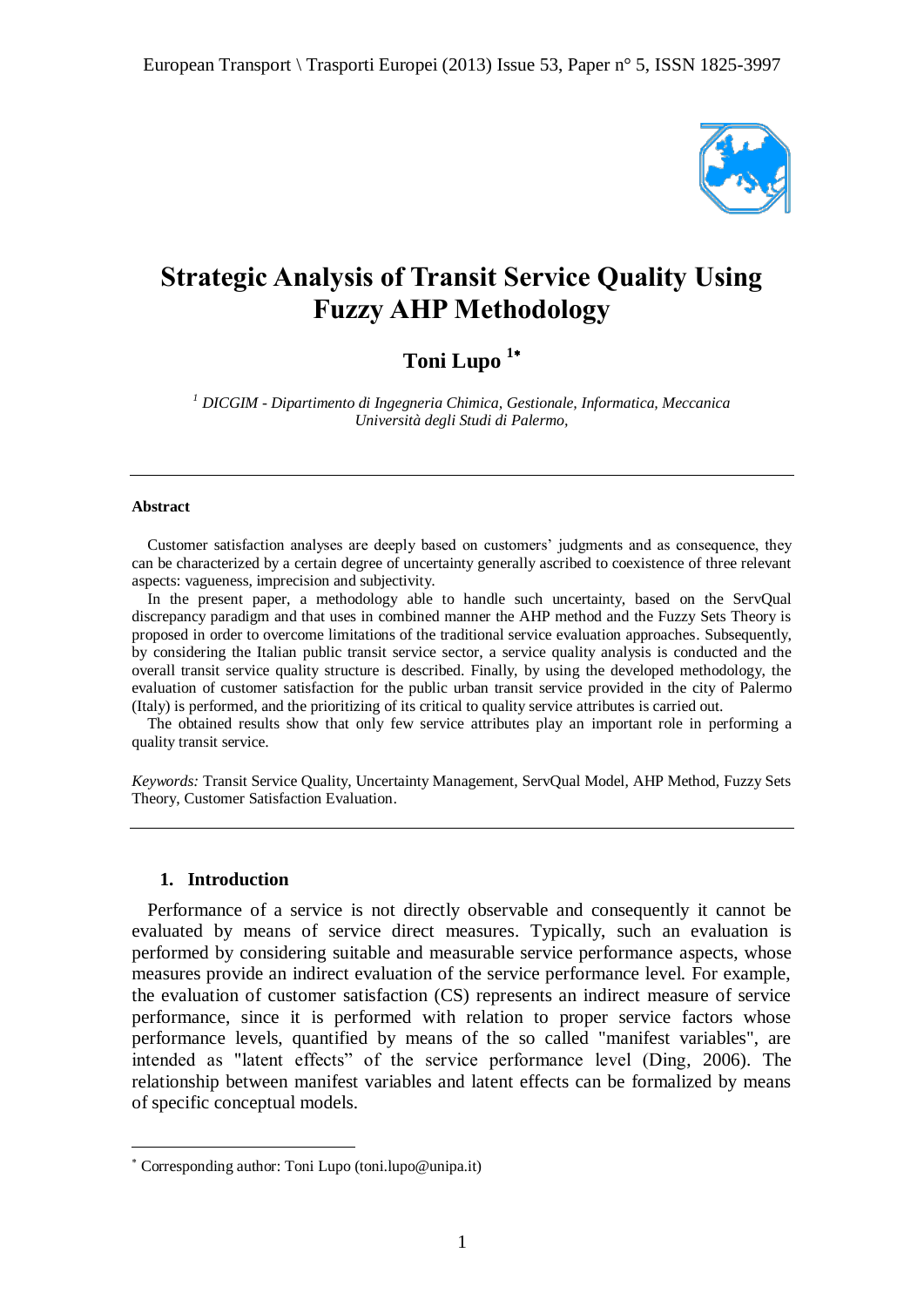In the literature, several conceptual models have been proposed and among these, as pointed out by Büyüközkan *et al.,* (2011), the ServQual model (Parasuraman *et al.,* 1985) is still the widely used model for measuring service quality. Several recent applications of the ServQual model in different service fields are described in: Ahn *et al.*, (2007); Cristobal *et al.,* (2007); Bai *et al.,* (2008); Song *et al*., (2008); Chen *et al.,* (2009); Large *et al.,* (2009); Liu *et al.,* (2009); Lin, (2010); Büyüközkan *et. al*., (2011).

By considering the ServQual model, the evaluation of CS level is obtained by discrepancy or gap measures between customers' expectations "*P*" and their perceptions " $E$ ", *i.e.*  $Gap = P - E$  (Parasuraman *et al.,* 1985). Therefore, customer's dissatisfaction is collected for the service aspects in which a negative Gap value is obtained.

In the present paper, the ServQual discrepancy paradigm is considered to evaluate the CS level. In particular, to estimate expectations' levels of service dimensions and attributes, the Analytic Hierarchy Process (AHP) method is herein considered (Saaty, 2000). In particular, AHP presents several advantages as: full differentiation among importance ratings, seeking consistency in judgments by means of the inconsistency ratio *IR*, easiness to use, etc. It also allows to structure complex problems in the form of a hierarchy or a set of integrated levels and can be combined with operations research techniques to handle more difficult problems.

AHP is a multi-criteria decision making (MCDM) method that helps the decisionmaker facing a complex problem with multiple conflicting and subjective criteria (*e.g.* location or investment selection, projects ranking, and so forth). Several papers have compiled the AHP success stories in very different fields. For example, in Berrittella *et al.,* (2008) AHP is proposed as tool to make group decisions, and in particular to involve a team of experts in an analysis regarding the transport field. In the Project management field, AHP has used for assessment and allocation of human resources. Dweiri *et al.,* (2006) propose a fuzzy decision making system (FDMS) for the evaluation of project management internal efficiency by considering as evaluation criteria the project cost, the project time and project quality and they suggest the use of AHP to find out the relative weights of criteria. Also Certa *et al.,* (2009) propose the use of AHP in the field of the project management. Recently, Certa *et al.,* (2013) summarize various engineering fields in which AHP has been applied. In the field of service quality assessment AHP has been recently suggested by Lupo *et al*., (2008) to find out the relative importance weights of student requirements in higher educational sector. However, to our knowledge, there are not applications of AHP to the transit service sector as tool to evaluate the weights of its strategic attributes.

In order to adopt the AHP method for the aim of the present work, the first step concerns the identification of the service quality structure. The latter consists of several hierarchical levels: the first one includes the general objective or goal of the analysis, *i.e.* overall CS. In the second level the service quality dimensions, *i.e.* the service characteristics that are directly related with overall CS are reported. Subsequently, in the third level, the service attributes for each service dimension are identified. The number of the considered hierarchical levels depends on the detail degree that one wants to carry out with the analysis. The Fig 1 shows a general three levels hierarchical quality structure composed by *w* service dimensions,  $D_1, D_2, \ldots, D_w$ , each one composed by  $C_1$ ,  $C_2, \ldots, C_w$  service attributes respectively. In particular, in the Fig. 1 the generic service attribute *j* of the service dimension *i* is denoted with the term *Aij*.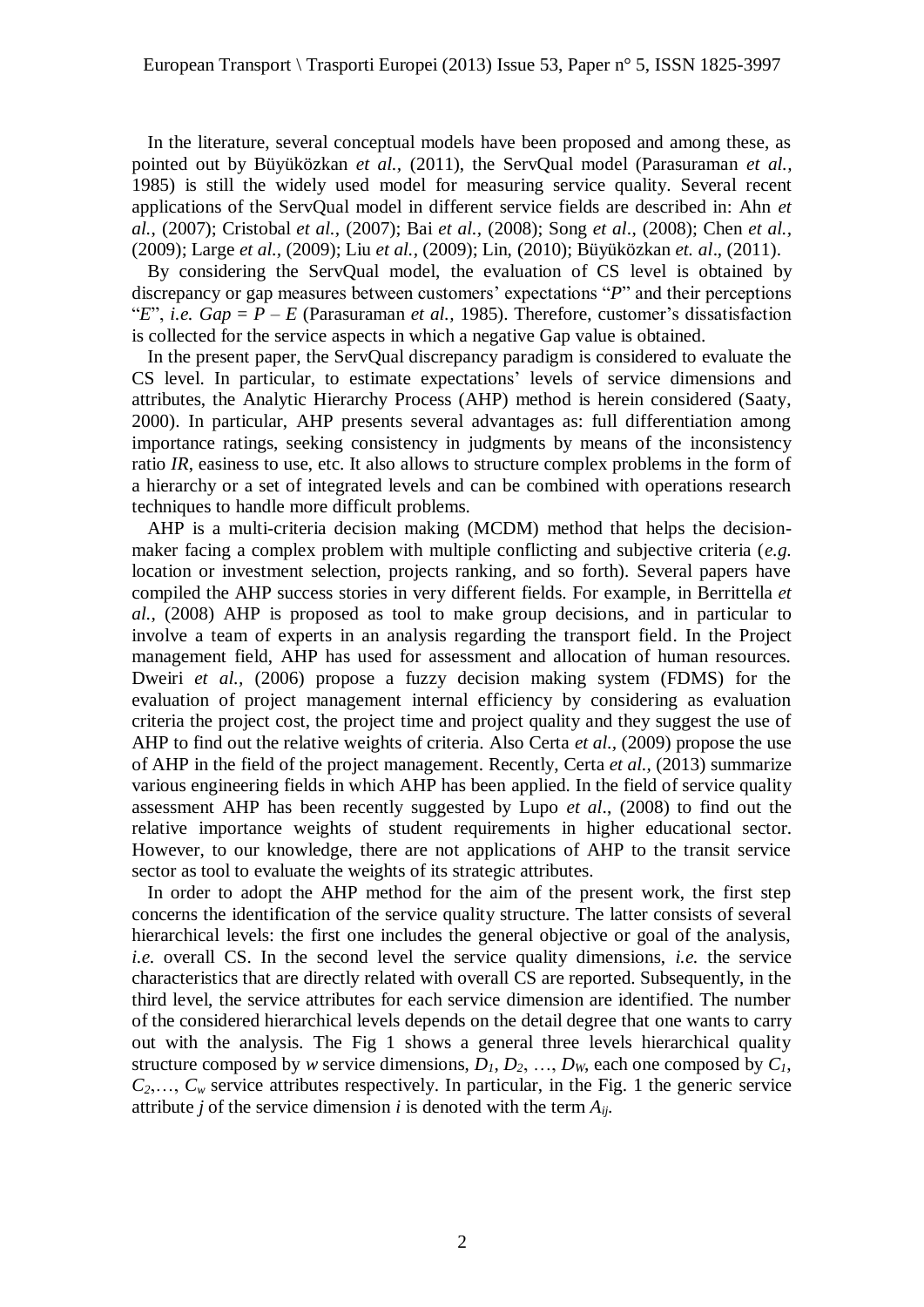

Figure 1: Hierarchical structure of service quality.

However, AHP in its original formulation can be unreliable in handling ambiguity of the concepts associated to the use of the human knowledge. In fact, unfortunately, the latter is often incomplete, inconsistent and even vague or imprecise and, as consequence, this introduces uncertainty in service performance analyses.

The choice of the technique to be used to minimize uncertainty effects is usually based on the type and nature of uncertainty (Ferdous *et al.*, 2012). However, since uncertainty related to service performance analyses is of epistemic type: it is generally ascribed to coexistence of three relevant aspects, *i.e.* vagueness, imprecision and subjectivity in customers' judgments (Curcurù *et al.,* 2012), the Fuzzy Set Theory (FST) (Zadeh, 1965) is herein considered to deal with such uncertainty type.

The FST allows mathematical representation of uncertainty and vagueness and provides formalized tools for dealing with intrinsic imprecision of many real-life problems. In particular, it is particularly useful in the quantification of linguistic categories since it allows representation for different "membership degrees" of a concept (Negoita, 1985). The FST has been applied in many fields of the management science (Büyüközkan *et al.,* 2011a and 2011b), but it is still quietly used in the service quality assessment field (Tseng, 2009a and 2009b).

In the light of the previous considerations, the purpose of the present work is to develop a ServQual based methodology with the aim to overcome the previously described limitations. For such motivation, an efficient combined procedure based on integration between the AHP method and the FST is herein proposed to effectively handle uncertainty in service performance analyses. In particular, the FST is considered to deal with such uncertainty, whereas the AHP method is adopted as tool to estimate importance weights of strategic service dimensions and attributes.

Subsequently, the strategic analysis of the public urban transport service delivered in Palermo (Italy) by using the proposed methodology is performed and the possible implications for the overall service improvement are given.

The remainder of the present paper is organized as follows: in the next Section a brief literature review on recent studies about measurements of transit service quality and CS is given; in the Section 3, the theoretical issues of the proposed composite methodology are described; in the Section 4, the Italian public transit service sector is analysed and its strategic service quality structure is described; in the Section 5 performance evaluation of public transit service delivered in Palermo is performed by means of the developed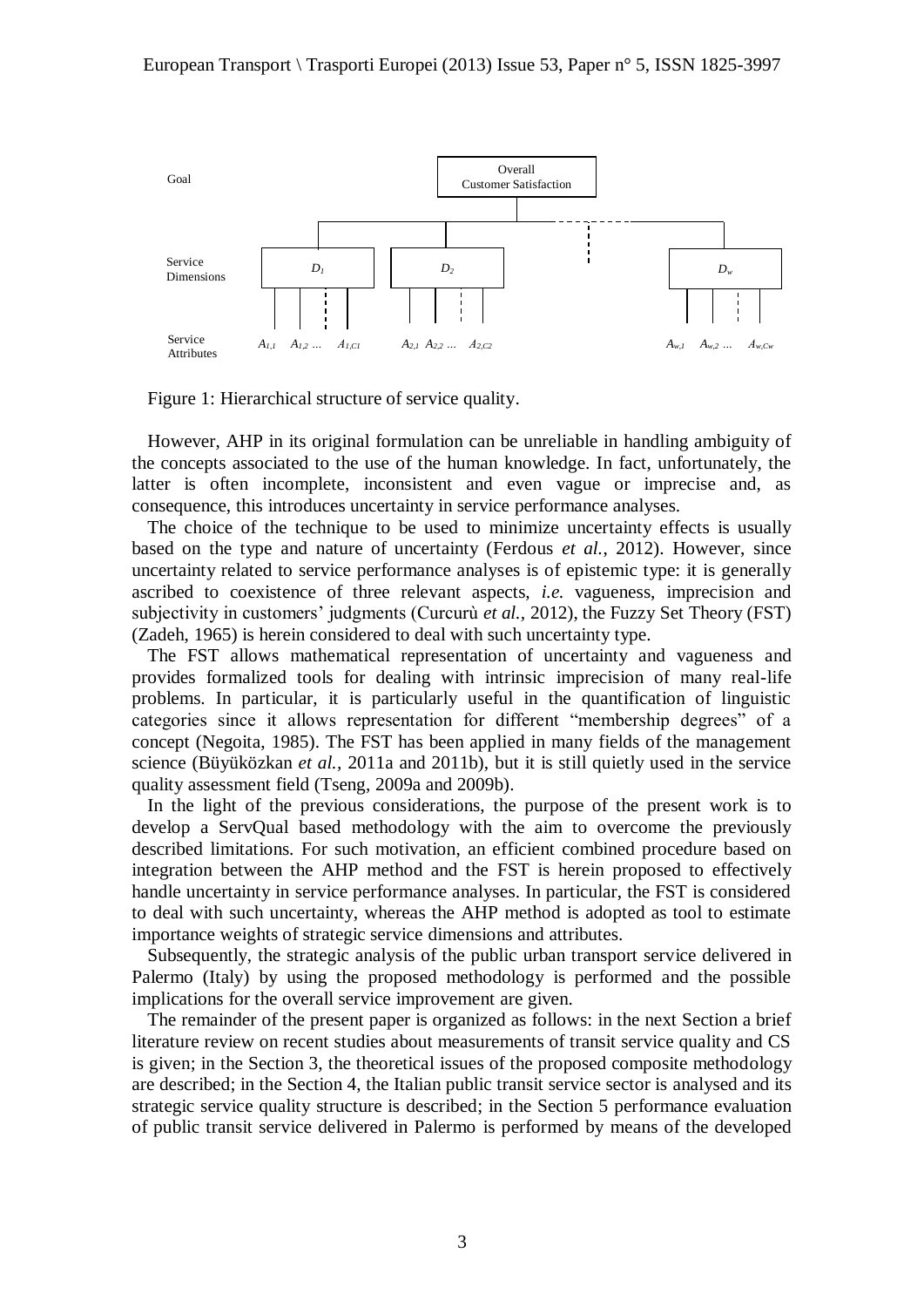composite approach and the obtained results are commented and, finally, the conclusions, with a summary and directions for future researches, close the work.

#### **2. Literature review**

Measurement of transit service performance represents a crucial activity with relation to various aspects. First of all, to assess community expectations and perceptions related to the main service attributes, and, secondarily, to point out management problems regarding costs of the service (Transport Research Board, 1994). In addition, service performance measures can be used as monitoring tool to on-going control the service quality level and to compare the obtained performance service level over time and/or across space (De Borger *et al.,* 2002).

In the literature, there is a variety of methods regarding the performance measures about the different transit service aspects, specifically applied to a local public transport and to possible methodological advantages. Such methods can be mainly classified as stated importance methods, in which customers are asked to rate each service attribute on an importance scale, or derived importance methods, in which the importance measure of each service attribute is statistically derived considering relationships among individual service attributes with overall satisfaction.

Derived importance methods are widely considered in the recent decade since, although stated importance methods are intuitive and simple to use, they require a significant increase in the length of the survey and can sometimes yield insufficient differentiation among importance ratings. Several recent applications of derived importance methods based on CS surveys are described in: Cavana *et al.*, (2007); Dell'Olio *et al.,* (2010); Eboli *et al.,* (2007); Jen *et al.,* (2011); Joewono *et al,* (2007); Nurul-Habib *et al.,* (2011); Pakdil *et al.,* (2007) and Weinstein, (2000).

From stated preference surveys, the most recent applications are described in: Cirillo *et al.,* (2011); Dell'Olio *et al.,* (2011); Eboli *et al.,* (2008a, 2008b, 2010); Felici *et al.,* (2008); Gatta, (2006, 2008); Gatta *et al.* (2007); Hensher *et al.,* (2002); Hensher, *et al.,* (2003); Marcucci, (2005); Marcucci *et al.,* (2006, 2007, 2012) and Valeri *et al.,* (2012).

Recently, many Authors focused their attention on the heterogeneity of passengers' perception of various aspects of transit service (Cirillo *et al.,* 2011; Dell'Olio *et al.,* 2010; Eboli *et al.,* 2008b; Eboli *et al.,* 2011; Marcucci *et al.,* 2012). In particular, such heterogeneity, mainly related to certain aspects of the service, the different attitudes passengers have toward the use of transit service, the social and economic characteristics of passengers and the different ways of viewing aspects of the service (Eboli *et al.,* 2011), can represent a further problem for many widely used techniques that intend to measure service quality.

In addition, as before said, judgments provided by customers can be affected by possible uncertainties related to incompleteness for partial ignorance, imprecision for subjectivity and even vagueness and, as consequence, the obtained results by these methods can be unreliable. The latter, can be also related to the commonly considered series disposition of service items in widely considered CS questionnaire structures, that can bring customers to simultaneously consider for judgment all the service items (Simon, 1983 and Miller, 1956). For such reasons, in order to overcome the previously described limitations, the methodology hereafter described is developed.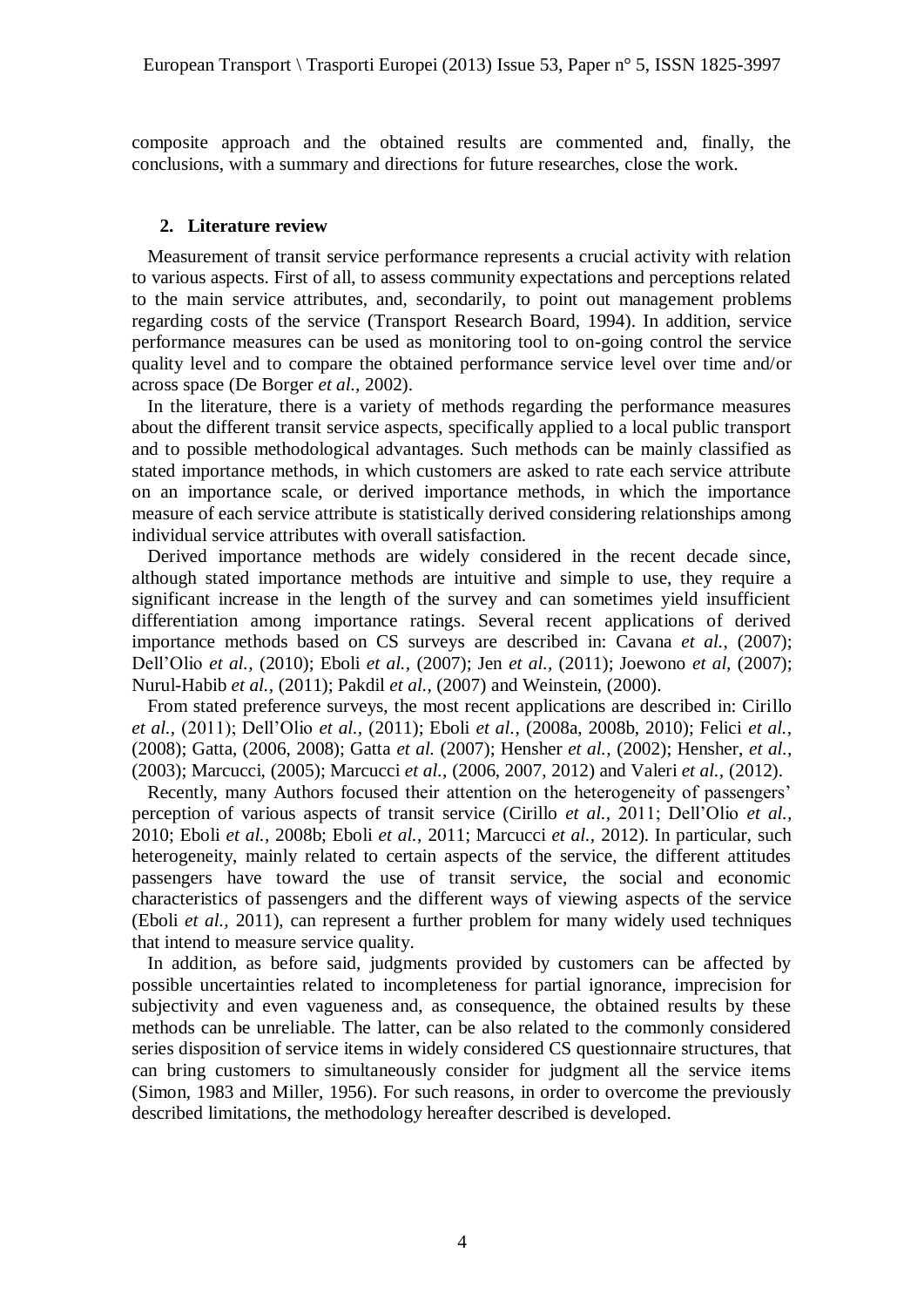#### **3. Design and methodological approach**

In the next section a brief overview about FST and its theoretical principles useful for the aim of the present work are given. Subsequently, the considered methodological approach for the measurement of customers' importance weights and perception levels of service dimensions and attributes are described.

# *3.1 Fuzzy Set Theory and Linguistic-Fuzzy Scales.*

In the FST, the concept of convexity of a set differs from that applied in the classical set theory: a fuzzy set is said convex if and only if the degree of membership  $\mu_A$  of an element  $x_2$  between two elements  $x_1$  and  $x_3$  is not less than the minimum value among the membership degrees of  $x_1$  and  $x_3$ . More in detail, a fuzzy number  $\tilde{A}$  is a convex fuzzy set defined in *R* and such that:

1.  $\exists x_0 | \mu_A(x_0) = 1$ 

2. the membership function  $\mu_A(x)$  is continue.

In the present paper positive triangular fuzzy numbers (TFN) are considered, for which the membership function is given by the following relationship:

$$
\mu_A(x) = \begin{cases}\n\frac{x - x_L}{x_N - x_L} & \text{for } x_L \le x \le x_N \\
\frac{x - x_U}{x_N - x_U} & \text{for } x_N \le x \le x_U \\
0; & \text{otherwise}\n\end{cases}
$$
\n(1)

Alternatively, by defining the interval of confidence level *α* (*α-cut*), a TFN can be characterized as:

$$
\forall \alpha \in [0,1]
$$
  
\n
$$
\widetilde{A}_{\alpha} = [a_{L}^{\alpha}, a_{U}^{\alpha}] = [(x_{N} - x_{L})\alpha + x_{L}, -(x_{U} - x_{N})\alpha + x_{U}]
$$
\n(2)

Service performance analyses often articulate customers' knowledge/judgments in term of linguistic variables such as: *very bad, poor, average, good, excellent*, etc. Ayyub *et al.,* (2006) provided a chart to define the lower and upper boundary for such variables based on experts' assessment. Considering the most likely value as an average of these two boundaries, TFNs can be used to represent such linguistic variables. The fuzzy boundaries of a TFN may also be defined by means of the Fuzzy Delphi method, which is a typical multi-experts procedure for combining views and opinions (Kaufmann *et al.,* 1988). Moreover, the FST allows the extension of arithmetic operations for real crisp numbers to fuzzy numbers. By considering the membership degree  $\alpha$  ( $\alpha$ -cut) of positive fuzzy numbers, some main operations useful for the aim of the present work are given by the following expressions (Klir, 1999):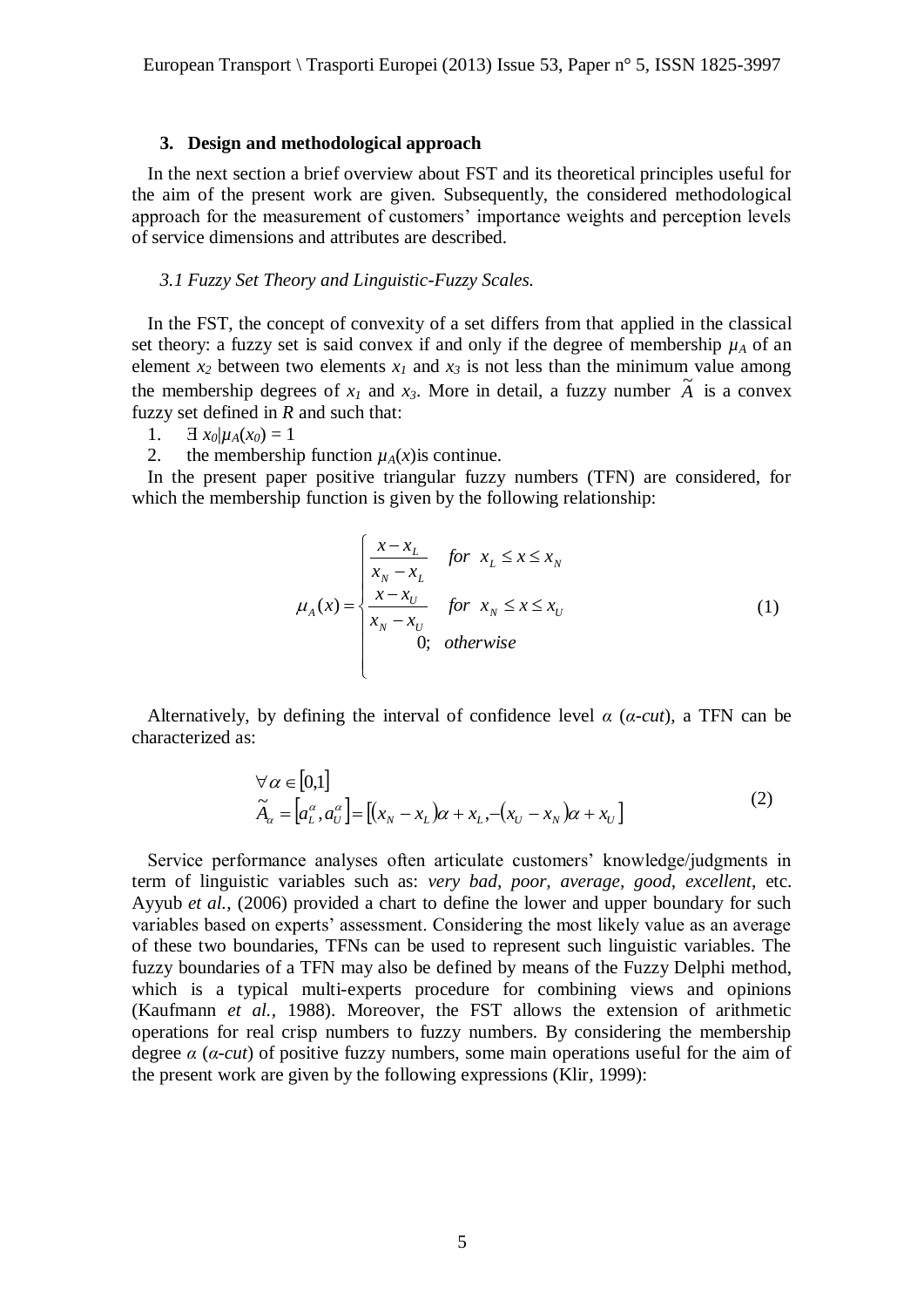$$
\forall \alpha \in [0,1], \quad \forall a_L, a_U, b_L, a_U \in R^+, \quad \tilde{A}_{\alpha} = [a_L^{\alpha}, a_U^{\alpha}], \quad \tilde{B}_{\alpha} = [b_L^{\alpha}, b_U^{\alpha}]
$$
  
\n
$$
\tilde{A}_{\alpha} \oplus \tilde{B}_{\alpha} = [a_L^{\alpha} + b_L^{\alpha}, a_U^{\alpha} + b_U^{\alpha}]
$$
  
\n
$$
\tilde{A}_{\alpha} \otimes \tilde{B}_{\alpha} = [a_L^{\alpha} - b_L^{\alpha}, a_U^{\alpha} - b_U^{\alpha}]
$$
  
\n
$$
\tilde{A}_{\alpha} \otimes \tilde{B}_{\alpha} = [a_L^{\alpha} \times b_L^{\alpha}, a_U^{\alpha} \times b_U^{\alpha}]
$$
  
\n
$$
\tilde{A}_{\alpha} \otimes \tilde{B}_{\alpha} = [a_L^{\alpha} \times b_L^{\alpha}, a_U^{\alpha} \times b_U^{\alpha}]
$$
  
\n(3)

In the present study, linguistic terms are used to represent the customers' assessments and positive TFNs are considered for their evaluations. The methodological approach is described as follow.

#### *3.2 Measurement of customers' expectations*

As before said, in the present paper a composite approach between the AHP method and the FST is considered to effectively handle uncertainty related to service performance analyses. According to this purpose, in the literature several applications of fuzzy extensions of AHP are proposed in different research fields (Chamodrakas, 2010, Fu, 2006 and Huang, 2008). However, in the field of service quality assessment is still scarcely considered (Büyüközkan *et al*., 2001 and Ayag˘, 2005).

The four step-procedure of this approach is given as follow:

#### • Step 1: *Compare the performance score*.

Linguistic terms are used to indicate the relative importance of each pair of elements in the same hierarchy level (see Figure 1).

#### • Step 2: *Construct the fuzzy comparison matrix*.

By using TFNs via pairwise comparison, the pairwise comparison matrix is constructed. In particular, considering the service attributes of the generic service dimension *k*, the generic element  $\tilde{a}_{ij}$  of the pairwise comparison matrix  $\tilde{A}_k$ , represents the value, expressed in fuzzy form, of the pairwise importance comparison between the service attributes *i* and *j* respectively. In particular, for the generic service dimension *k,* not all the  $C_k^2$  pairwise comparison coefficients have to be detected, since:

$$
\widetilde{a}_{i,j} = 1/\widetilde{a}_{j,i} \forall i \neq j
$$
\n(4)

and

$$
\widetilde{a}_{i,i} = 1
$$
  
\n
$$
\forall i, j = 1, 2..., C_k
$$
\n(5)

Therefore, only  $C_k$  ( $C_k$ -1)/2 pairwise comparison coefficients have to be detected by the customers' assessments.

For the aggregation of multiple customers' judgments, a number of methods, *e.g*., max-min arithmetic averaging, symmetric sum, t-norm, etc., are available. The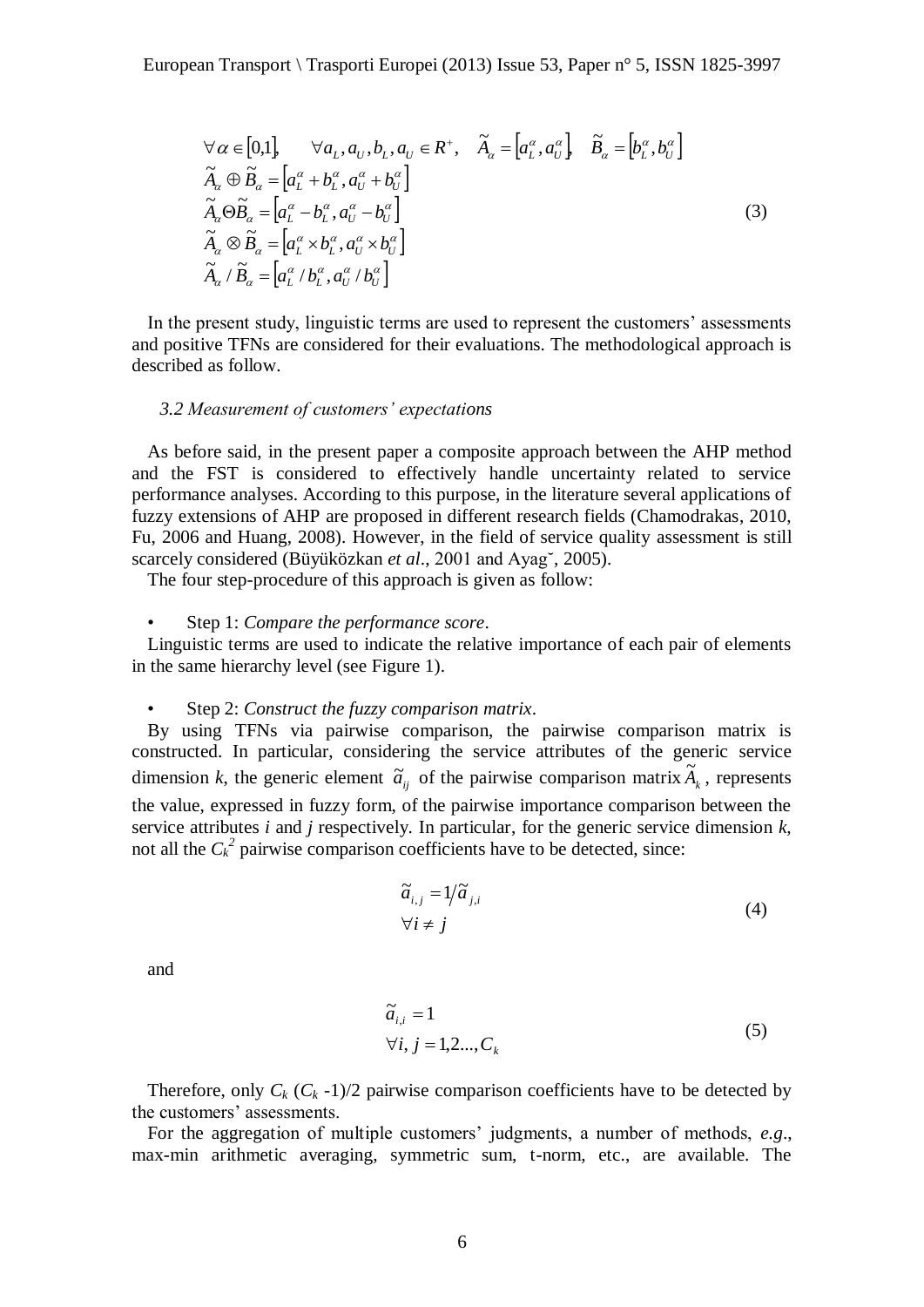geometric mean is herein considered as aggregator operator since, as pointed out by Enea *et al.*, (2004), it allows the respect of the AHP constraint expressed by Eq. (4). In fact, if  $\tilde{p}_{ijk}$  is the fuzzy preference of the generic  $k^{th}$  customer and *t* the number of judgments to be aggregated, it is possible to write:

$$
\widetilde{a}_{i,j} = \left(\prod_{k=1}^{t} \widetilde{p}_{ijk}\right)^{1/t} \qquad \widetilde{a}_{j,i} = \left(\prod_{k=1}^{t} 1/\widetilde{p}_{ijk}\right)^{1/t}
$$
(6)

and consequently:

$$
\widetilde{a}_{i,j} = 1/\widetilde{a}_{j,i} \tag{7}
$$

Subsequently, also the pairwise comparison matrix for the upper hierarchy level of the service dimensions is constructed. The next step is related to the evaluation of the local importance weights of the service dimensions and attributes, by using the following computational procedure.

• Step 3: *Computing of both the maximum fuzzy eigenvalue and the related fuzzy eigenvector of*  $\widetilde{A}_k$ .

The maximum fuzzy eigenvalue  $\lambda_{\text{max}}$  $\widetilde{\lambda}_{\text{max}}$  of  $\widetilde{A}_k$  is a fuzzy number solution of the following fuzzy relationship:

$$
\widetilde{A}_{k} \cdot \widetilde{w} = \widetilde{\lambda}_{\text{max}} \cdot \widetilde{w}
$$
\n(8)

in which,  $\tilde{w}$  is a fuzzy vector  $(C_k \times 1)$  composed by  $C_k$  fuzzy numbers  $\tilde{w}_i$  that represent the local importance weights of the  $C_k$  compared service attributes. Considering the relationships reported in Eqs. (2), for the generic service attribute *i*, the Eq. 8 can be written as:

$$
\left[ \left( a_L^{\alpha} \right)_{i,1} \cdot \left( w_L^{\alpha} \right)_i, \left( a_U^{\alpha} \right)_{i,1} \cdot \left( w_U^{\alpha} \right)_i \right] \oplus \dots \oplus \left[ \left( a_L^{\alpha} \right)_{i,n} \cdot \left( w_L^{\alpha} \right)_n, \left( a_U^{\alpha} \right)_{i,n} \cdot \left( w_U^{\alpha} \right)_n \right] = \left[ \lambda_i^{\alpha} \cdot \left( w_L^{\alpha} \right)_i, \lambda_U^{\alpha} \cdot \left( w_U^{\alpha} \right)_i \right] \tag{9}
$$

in which:

$$
\widetilde{A}_{k} = \begin{bmatrix} \widetilde{a}_{i,j} \end{bmatrix}, \widetilde{w}^{t} = (\widetilde{w}_{1}, ..., \widetilde{w}_{c_{k}}),
$$
\n
$$
\widetilde{a}_{ij}^{\alpha} = \begin{bmatrix} (a_{L}^{\alpha})_{i,j}, (a_{U}^{\alpha})_{i,j} \end{bmatrix}, \widetilde{w}_{i}^{\alpha} = \begin{bmatrix} (w_{L}^{\alpha})_{i}, (w_{U}^{\alpha})_{i} \end{bmatrix}, \widetilde{\lambda}_{\max}^{\alpha} = \begin{bmatrix} \lambda_{L}^{\alpha}, \lambda_{U}^{\alpha} \end{bmatrix}
$$
\n
$$
\forall \alpha \in [0,1], \quad i, j = 1,2,..., C_{k}
$$
\n(10)

The *α-cut* is known to include the customer's confidence over his/her preferences. In the case herein considered it incorporates the customer's confidence and uncertainty over their judgments. Therefore, by considering the index of optimism  $\mu$  (Lee, 1999), the pairwise comparison coefficient of the importance between the service attributes *i* and *j* at the confidence level  $\alpha$  can be written as: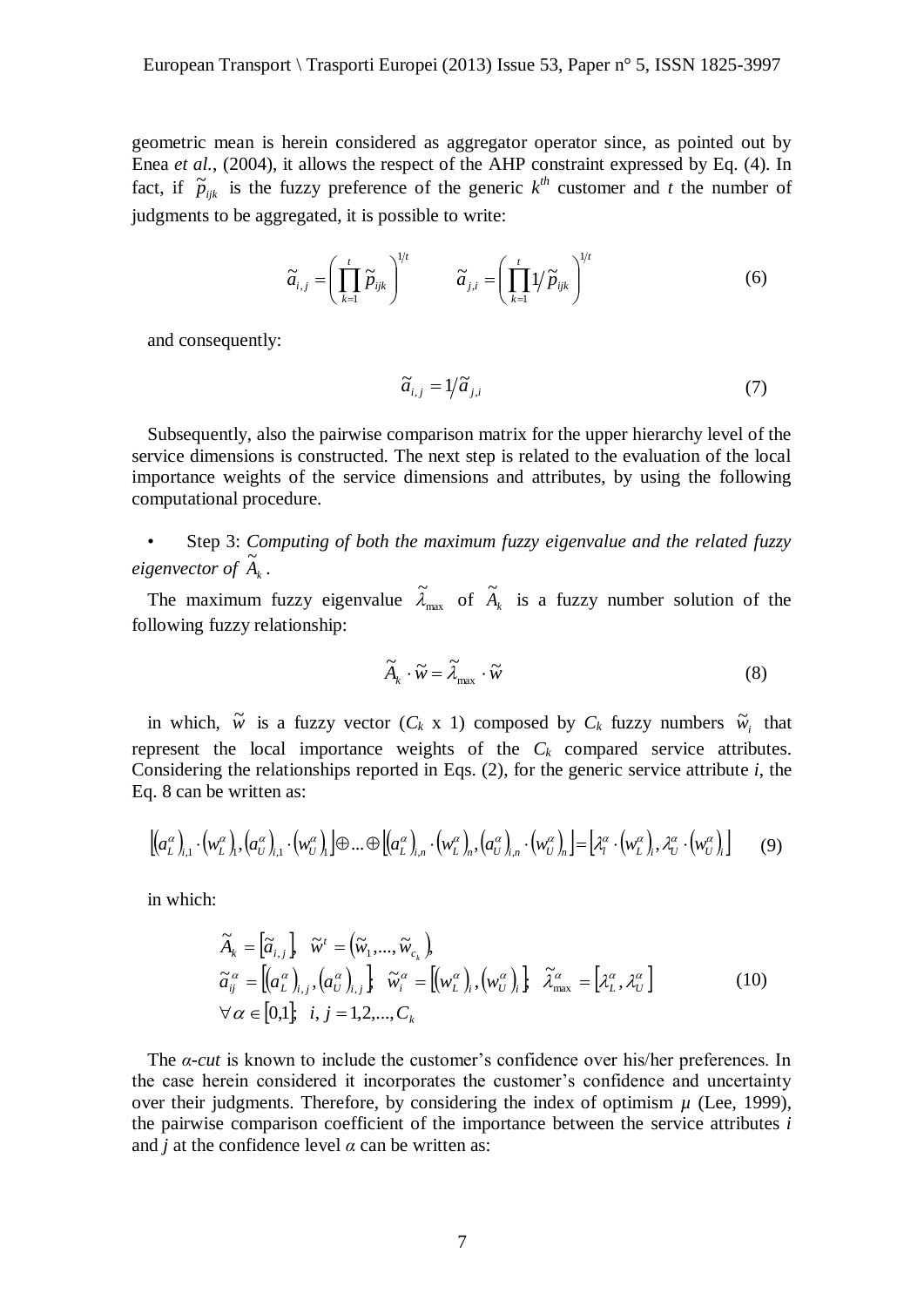$$
\widetilde{a}_{ij}^{\alpha} = \mu \cdot (a_{ij}^{\alpha})_{i,j} + (1 - \mu) \cdot (a_{i}^{\alpha})_{i,j} \forall \alpha \in [0,1]
$$
\n(11)

When  $\alpha$  is fixed, after setting the index of optimism value  $\mu$  the following matrix (12) can be obtained and considered to estimate the local importance weights of the considered service attributes.

$$
\widetilde{A}_{k} = \begin{bmatrix}\n1 & \widetilde{a}_{1,2}^{\alpha} & \dots & \widetilde{a}_{1n}^{\alpha} \\
\widetilde{a}_{21}^{\alpha} & 1 & \dots & \widetilde{a}_{2n}^{\alpha} \\
\vdots & \vdots & \ddots & \vdots \\
\widetilde{a}_{n1}^{\alpha} & \dots & \dots & 1\n\end{bmatrix}
$$
\n(12)

• Step 4: *Computing the global importance weights*.

The last step is to determine the global importance weights of the service attributes. The latter can be obtained by multiplying the local importance weights of each service attribute by the importance weight or the related service dimension (Saaty, 2000).

# *3.3 Measurement of customers' perceptions*

The fuzzy perception level related to the service attribute *i* of the generic service dimension *k*, at the confidence level  $\alpha$  ( $\alpha$ -cut),  $(\tilde{P}_{\alpha})_{k,i}$ , can be obtained with refer to the judgments satisfaction degree. The latter is estimated by the index of optimism  $\mu$ . The larger value of the index  $\mu$  indicates the higher degree of optimism. As before said, such index is a linear convex combination defined as:

$$
\left(\widetilde{P}_{\alpha}\right)_{k,i} = \mu \left(p_{U}^{\alpha}\right)_{k,i} + \left(1 - \mu\right) \cdot \left(p_{L}^{\alpha}\right)_{k,i} \forall \alpha \in [0,1]
$$
\n(13)

in which in Eq. 13,  $(p_{U}^{\alpha})_{k,i}$  and  $(p_{L}^{\alpha})_{k,i}$  are the upper and lower bounds of fuzzy aggregated judgments at the confidence level α (*α-cut*), considering as aggregator operator the arithmetic mean. While  $\alpha$  is fixed, after setting the index of optimism value  $\mu$ , the Eq. 13 gives the crisp value of the customers' perception level for the considered service attribute.

#### **4. Quality in Italian transit service sector**

The Italian transit service sector presents a significant economic size with about the 24.9% of the population over 14 years that uses transit services for their displacements. The related market is affected by complex interactions among different economic subjects that give a particular configuration to its structure:

- a main national operator that assumes a legal monopoly position;
- a series of secondary operators connected with the main operator;
- many small operators organized, in general, in trade associations;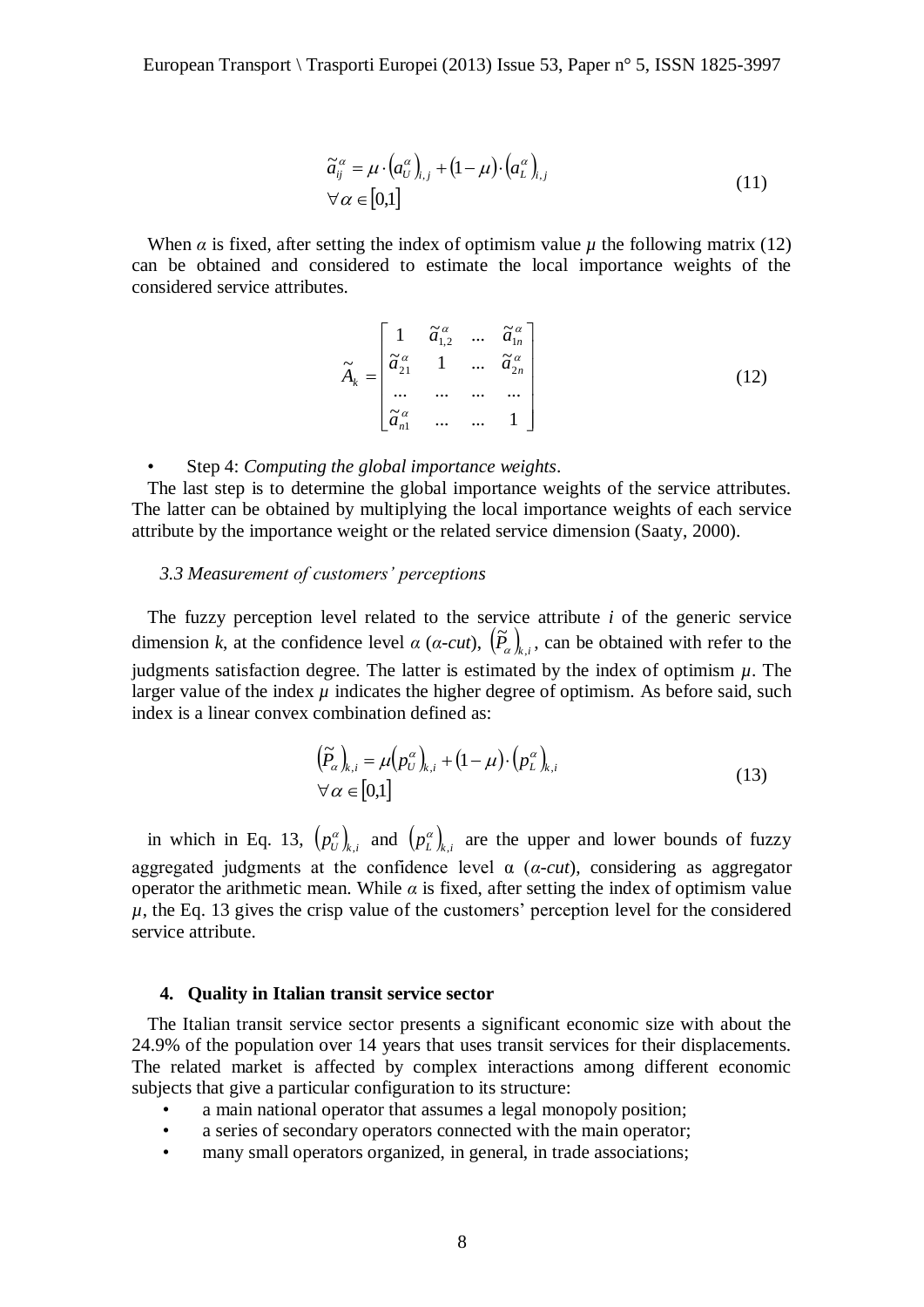- supply chains;
- Regulatory Authorities in the sector.

The Italian public transit sector is characterized by a crisis condition that by now persists by several years. Over the last five years, the reduction of the users' number is equal to 19% and, at the same period, the increasing of the kilometres number performed by means of private vehicles is equal to 28%. There are not doubts that the widespread increasing of the life quality has contributed to establish such situation. In addition, such crisis condition can be also associated to the fact that customers, on average, perceive public transports characterized by a low overall quality level (EC 2011). To the contrary, the excessive use of private vehicles has led to the traffic congestion phenomenon with other harmful consequences such as: increased number of accidents, air and noise pollution, energy consumption and therefore with meaningful consequences also for the environment. For these reasons, the regulations at European Union (EU), national and local levels, encourage the development of policies that discourage the use of private vehicles and that aim to the improvement of the public transit service quality.

In Italy, public transit service transformation is mainly related to the deep normative reform that is affecting the entire sector. As pointed out by Marcucci *et al.,* (2007), the relevant key factors of such transformation concern:

- *customers' expectations identification*, with respect to both those explained out by customers and those implicitly considered satisfied by the service;
- *service delivery design*, in order to correctly "translate" customers' expectations in service specifications;
- *service delivery system*, that comprises operations standardization and the continuous control of the critical to quality service factors;
- *internal and external communication of achieved quality results*, with the aim to involve stakeholders in the continuous improvement process of the service;
- *service performance evaluation*.

The latter is characterized by significant aspects of complexity, given that service performance evaluation has necessarily to reflect the point of views of different service stakeholders: the transport company, the local community, directly or indirectly involved in the transit service and customers.

The company point of view essentially tends to focus on costs efficiency/effectiveness (Bertini, 2003). A measure of cost efficiency is typically defined as produced services (*e.g.* vehicle kilometres), while a measure of service effectiveness is defined as consumed service (*e.g.* passenger kilometres).

On the contrary, the community point of view is affected by matters related to equipment, in terms of quantity, quality and safety, and the environmental impact of the service.

Finally, the customers' point of view is related to their perceived quality level of the delivered service and can be considered the main driver of the investment choices to improve service quality. In fact, apart from certain essential aspects of the service, the investment choices should strategically take into primary consideration the customers' point of view, considering their needs with the related importance levels. Therefore, it is clear the need to define the quality structure of the transit service, *i.e.* the set of the critical to quality service dimensions and attributes, with respect to which to evaluate the CS level and to consider the use of the other quality cycle tools (Figure 2), in order to allow an effective and efficient quality improvement of the service.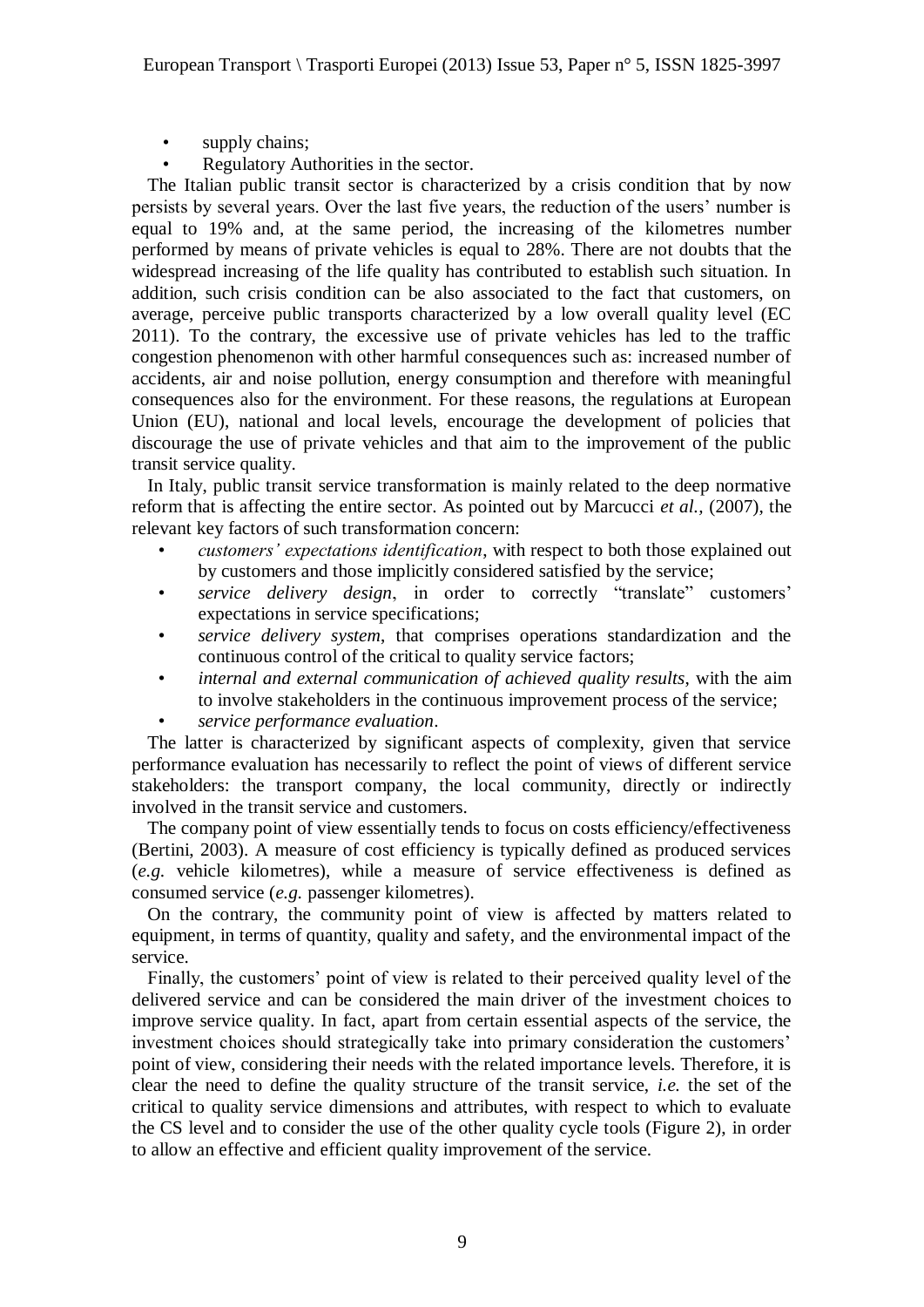

Figure 2: The Quality Cycle

The Table below shows such quality structure with refer to the public transit service sector in Italy.

|                                             | Service dimension            | Service Attribute                                                                                                                                                                                                                                                                                                                                                                                                                                                                                                                                                                                                                                                                                                                            |  |  |  |  |  |  |
|---------------------------------------------|------------------------------|----------------------------------------------------------------------------------------------------------------------------------------------------------------------------------------------------------------------------------------------------------------------------------------------------------------------------------------------------------------------------------------------------------------------------------------------------------------------------------------------------------------------------------------------------------------------------------------------------------------------------------------------------------------------------------------------------------------------------------------------|--|--|--|--|--|--|
|                                             |                              | Path                                                                                                                                                                                                                                                                                                                                                                                                                                                                                                                                                                                                                                                                                                                                         |  |  |  |  |  |  |
|                                             | <b>Route Characteristics</b> | Number of bus stops                                                                                                                                                                                                                                                                                                                                                                                                                                                                                                                                                                                                                                                                                                                          |  |  |  |  |  |  |
|                                             |                              | Distance between bus stops<br>Bus stops location<br>Service frequency<br>Daily service time<br>Reliability of the scheduled runs<br>Punctuality of the runs<br>Availability of schedule/maps on bus<br>Availability of schedule/maps at bus stops<br>Availability of information by phone-internet<br>Personnel appearance<br>Personnel helpfulness<br>Easiness of purchasing a ticket<br>Administration of complaints<br>Bus crowding<br>Comfort of bus seats<br>Air condition on bus<br>Level of vibration on bus<br>Availability of shelter and beaches at bus stops<br>Bus reliability<br>Competence of drivers<br>Security against crime on bus<br>Security against crime at bus stop<br>Cleanliness of bus interior, seats and windows |  |  |  |  |  |  |
|                                             |                              |                                                                                                                                                                                                                                                                                                                                                                                                                                                                                                                                                                                                                                                                                                                                              |  |  |  |  |  |  |
|                                             | Service Characteristics      |                                                                                                                                                                                                                                                                                                                                                                                                                                                                                                                                                                                                                                                                                                                                              |  |  |  |  |  |  |
|                                             |                              |                                                                                                                                                                                                                                                                                                                                                                                                                                                                                                                                                                                                                                                                                                                                              |  |  |  |  |  |  |
|                                             | Service Reliability          |                                                                                                                                                                                                                                                                                                                                                                                                                                                                                                                                                                                                                                                                                                                                              |  |  |  |  |  |  |
|                                             |                              |                                                                                                                                                                                                                                                                                                                                                                                                                                                                                                                                                                                                                                                                                                                                              |  |  |  |  |  |  |
|                                             |                              |                                                                                                                                                                                                                                                                                                                                                                                                                                                                                                                                                                                                                                                                                                                                              |  |  |  |  |  |  |
| <b>Transit Service Personnel</b><br>Quality | Information                  |                                                                                                                                                                                                                                                                                                                                                                                                                                                                                                                                                                                                                                                                                                                                              |  |  |  |  |  |  |
|                                             |                              |                                                                                                                                                                                                                                                                                                                                                                                                                                                                                                                                                                                                                                                                                                                                              |  |  |  |  |  |  |
|                                             |                              |                                                                                                                                                                                                                                                                                                                                                                                                                                                                                                                                                                                                                                                                                                                                              |  |  |  |  |  |  |
|                                             |                              |                                                                                                                                                                                                                                                                                                                                                                                                                                                                                                                                                                                                                                                                                                                                              |  |  |  |  |  |  |
|                                             | <b>Customer Service</b>      |                                                                                                                                                                                                                                                                                                                                                                                                                                                                                                                                                                                                                                                                                                                                              |  |  |  |  |  |  |
|                                             |                              |                                                                                                                                                                                                                                                                                                                                                                                                                                                                                                                                                                                                                                                                                                                                              |  |  |  |  |  |  |
|                                             |                              |                                                                                                                                                                                                                                                                                                                                                                                                                                                                                                                                                                                                                                                                                                                                              |  |  |  |  |  |  |
|                                             |                              | Cleanliness of bus exterior                                                                                                                                                                                                                                                                                                                                                                                                                                                                                                                                                                                                                                                                                                                  |  |  |  |  |  |  |
|                                             | Comfort                      |                                                                                                                                                                                                                                                                                                                                                                                                                                                                                                                                                                                                                                                                                                                                              |  |  |  |  |  |  |
|                                             |                              |                                                                                                                                                                                                                                                                                                                                                                                                                                                                                                                                                                                                                                                                                                                                              |  |  |  |  |  |  |
|                                             |                              |                                                                                                                                                                                                                                                                                                                                                                                                                                                                                                                                                                                                                                                                                                                                              |  |  |  |  |  |  |
|                                             |                              |                                                                                                                                                                                                                                                                                                                                                                                                                                                                                                                                                                                                                                                                                                                                              |  |  |  |  |  |  |
|                                             | Safety and Security          |                                                                                                                                                                                                                                                                                                                                                                                                                                                                                                                                                                                                                                                                                                                                              |  |  |  |  |  |  |
|                                             |                              |                                                                                                                                                                                                                                                                                                                                                                                                                                                                                                                                                                                                                                                                                                                                              |  |  |  |  |  |  |
|                                             |                              |                                                                                                                                                                                                                                                                                                                                                                                                                                                                                                                                                                                                                                                                                                                                              |  |  |  |  |  |  |
|                                             | <b>Cleanliness</b>           |                                                                                                                                                                                                                                                                                                                                                                                                                                                                                                                                                                                                                                                                                                                                              |  |  |  |  |  |  |
|                                             |                              |                                                                                                                                                                                                                                                                                                                                                                                                                                                                                                                                                                                                                                                                                                                                              |  |  |  |  |  |  |

Table 1: Overall structure of Italian public transit service quality.

Eboli 2007.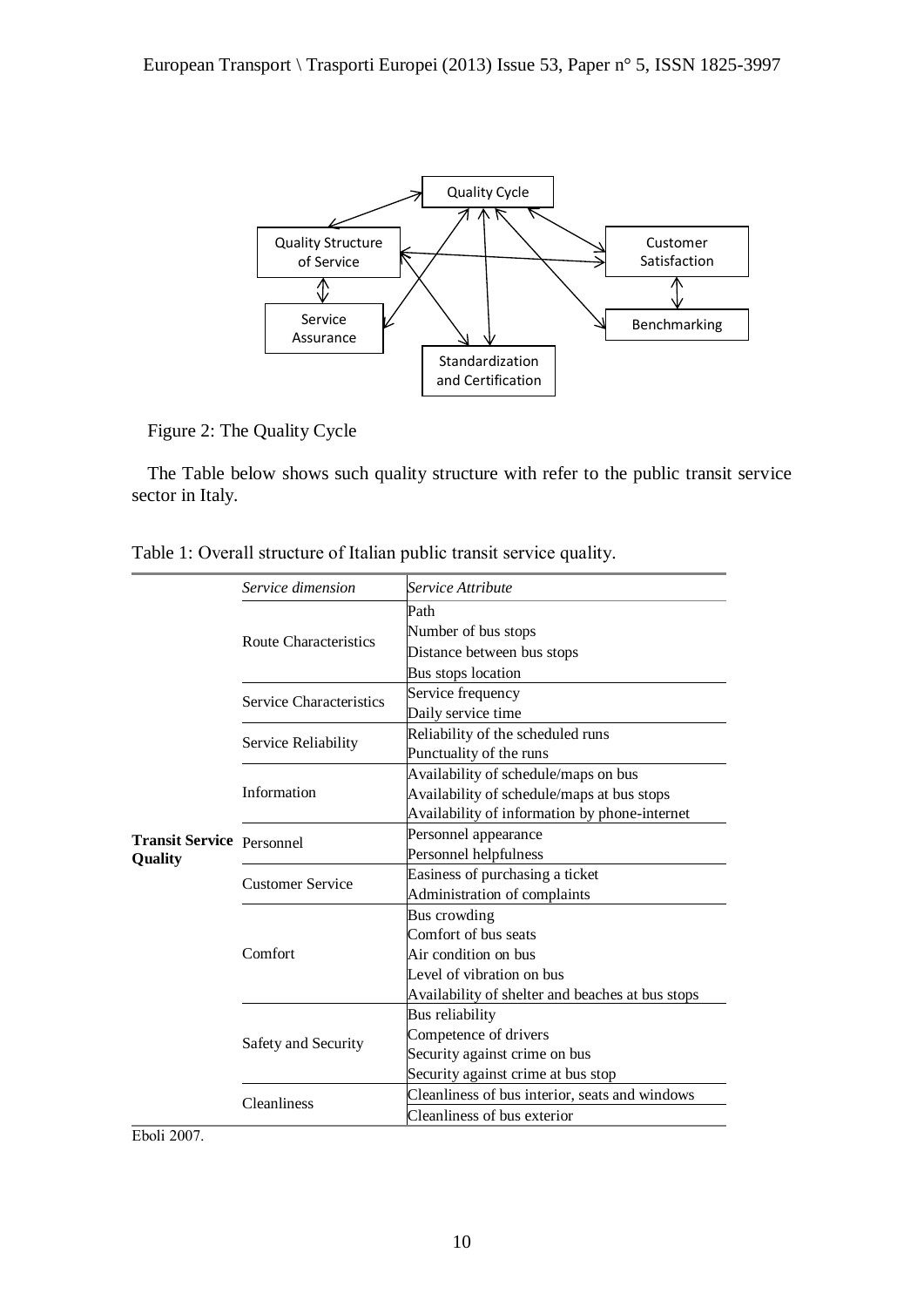The previously described transformation process is also affecting the public transit service delivered in Palermo. Such service is one of the most important and critical public services provided in Palermo and it is currently characterized by a process of facilities modernization and quality improvement. For such reasons, the analysis reported below has been performed.

# **5. Palermo transit service performance.**

The transit service delivered in Palermo is supplied by the Palermo Public Urban Transport Company (AMAT S.p.a.) and covers the entire urban territory by means of about 90 bus lines distributed over 20 service hours for day. The daily customers' basin is of about 600.000 potential customers, mainly composed by citizens.

The overall structure of the public transit service quality stated in the Table 1 has been considered to single out the relevant elements of the quality structure of the under analysis service (see Table 2). In particular, such elements have been selected from the overall structure by using the Critical Cases Approach (Cronin, 1992) on the basis of preliminary interviews to both service experts (decision makers group) and a limited number of customers.

| Goal:                 | <b>Customer Satisfaction</b>               |                                                |                           |                                                                        |  |                             |            |                                                           |                                                |                                                     |
|-----------------------|--------------------------------------------|------------------------------------------------|---------------------------|------------------------------------------------------------------------|--|-----------------------------|------------|-----------------------------------------------------------|------------------------------------------------|-----------------------------------------------------|
| Service<br>Dimension: | $\mathbf{D}_I$<br>Route<br>Characteristics |                                                | $\bm{D}_2$<br>Information |                                                                        |  | $\mathbf{D}_3$<br>Personnel |            | $D_4$<br>Comfort                                          | $\boldsymbol{D}_{5}$<br>Safety and<br>Security |                                                     |
|                       |                                            | $A_{II}$ : Path                                |                           | Availability of<br>$A_{21}$ : Schedule/Maps $A_{31}$ :<br>on Bus       |  | Personnel<br>Appearance     | $A_{41}$ : | <b>Bus</b><br>Crowding                                    | $\mathbf{A}_{5I}:$                             | <b>Bus</b><br>Reliability                           |
|                       | $A_{12}$ :                                 | Number of<br><b>Bus Stops</b>                  |                           | Availability of<br>$A_{22}$ : Schedule/Maps $A_{32}$ :<br>at Bus Stops |  | Personnel<br>Helpfulness    | $A_{42}$ : | Comfort of<br><b>Bus Seats</b>                            | $\mathbf{A}_{52}$ :                            | Competence<br>of Drivers                            |
| Service<br>Attribute: | $A_{13}$ :                                 | Distance<br><b>Between</b><br><b>Bus Stops</b> |                           | Availability of<br>$A_{23}$ : Information by<br>Phone-Internet         |  |                             |            | Air<br>$A_{43}$ : Condition<br>on Bus                     |                                                | Security<br>$A_{53}$ : Against<br>Crime on Bus      |
|                       | $A_{14}:$                                  | <b>Bus Stops</b><br>Location                   |                           |                                                                        |  |                             |            | Level of<br>$A_{44}$ : Vibration<br>on Bus                | $A_{54}$ :                                     | Security<br>Against<br>Crime at Bus<br><b>Stops</b> |
|                       |                                            |                                                |                           |                                                                        |  |                             | A45:       | Availability<br>of Shelter<br>and Beaches<br>at Bus Stops |                                                |                                                     |

Table 2: Relevant elements of the Palermo transit service quality structure.

A suitable questionnaire structure based on the service quality structure has been developed. In particular, the latter is composed by two parts; in the first one, customers are asked to indicate the relative importance of all the pairwise comparisons of service dimensions and attributes. Instead, in the second one, customers are asked to assess their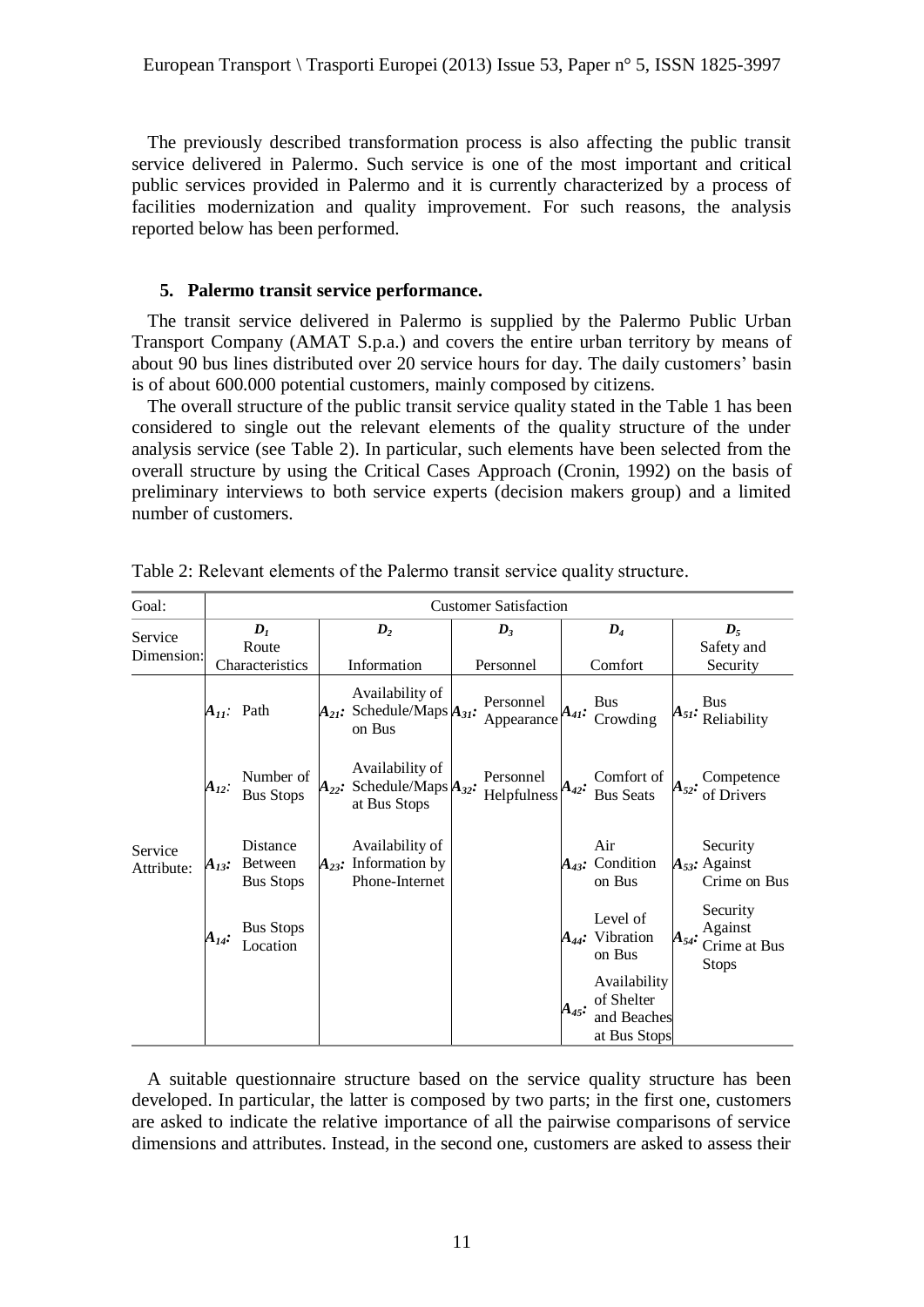perceptions related to service attributes. In both the questionnaire parts, customers point out the levels of their judgments by using suitable linguistic-fuzzy evaluation scales. The Table 3 shows the first and the second part of the questionnaire related to the service dimension *Information.*

| Table 3: Extract of the questionnaire related to the service dimension <i>Information</i> . |
|---------------------------------------------------------------------------------------------|
|---------------------------------------------------------------------------------------------|

|                                                      | First part:     |                                                                    |                                                                                                                                                                                                                                                   |   |     |             |                 |                                |   |               |              |             |
|------------------------------------------------------|-----------------|--------------------------------------------------------------------|---------------------------------------------------------------------------------------------------------------------------------------------------------------------------------------------------------------------------------------------------|---|-----|-------------|-----------------|--------------------------------|---|---------------|--------------|-------------|
|                                                      |                 |                                                                    | How important is:                                                                                                                                                                                                                                 |   |     |             |                 |                                |   |               |              |             |
|                                                      |                 |                                                                    | Availability of                                                                                                                                                                                                                                   |   |     |             |                 | Availability of information by |   |               |              |             |
|                                                      |                 |                                                                    | schedule/maps at bus stops                                                                                                                                                                                                                        |   |     |             | phone-internet; |                                |   |               |              |             |
|                                                      | Availability of |                                                                    | A                                                                                                                                                                                                                                                 | B | $=$ | a           | b               | A                              | B | $=$           | A            | $\mathbf b$ |
| When it is<br>compared with:<br>schedule/maps on bus |                 |                                                                    | C                                                                                                                                                                                                                                                 | D |     | $\mathbf c$ | d               | $\mathsf{C}$                   | D |               | $\mathsf{C}$ | d           |
| Availability of<br>schedule/maps at bus              |                 | $^{\prime\prime}$                                                  |                                                                                                                                                                                                                                                   |   | A   | B           | $=$             | A                              | b |               |              |             |
| stops                                                |                 |                                                                    |                                                                                                                                                                                                                                                   |   |     |             |                 | $\mathsf{C}$                   | D | $\mathcal{C}$ | d            |             |
|                                                      |                 | D:<br>C:<br>B:<br>A:<br>$=$<br>a:<br>b:<br>$\mathbf{C}$ :<br>$d$ : | <i>Extremely more important</i><br>Very strongly important<br>Strongly important<br>Moderately important<br>Equally important<br>Moderately less important<br>Strongly less important<br>Very strongly less important<br>Extremely less important |   |     |             |                 |                                |   |               |              |             |

Second part:

| Information:                                                           |          |        |         |      |           |  |  |  |  |
|------------------------------------------------------------------------|----------|--------|---------|------|-----------|--|--|--|--|
| Indicate the performance level of the following<br>service attributes: | Very bad | Poor   | Average | Good | Excellent |  |  |  |  |
| Availability of schedule/maps on bus                                   |          | $\Box$ |         |      |           |  |  |  |  |
| Availability of schedule/maps at bus stop                              | П        | П      |         |      |           |  |  |  |  |
| Availability of information by phone-internet                          |          | $\Box$ |         |      |           |  |  |  |  |

Finally, for both, the index of optimism  $\mu$  and the confidence level  $\alpha$  ( $\alpha$ -cut) have been assumed a value equal to 0.5 and the linguistic-fuzzy scales reported in the Table below have been considered.

|                                                      | Perception evaluation scale | <i>Importance evaluation scale</i>  |                            |  |  |  |
|------------------------------------------------------|-----------------------------|-------------------------------------|----------------------------|--|--|--|
| Linguistic<br>Triangular fuzzy<br>number<br>category |                             | Linguistic category                 | Triangular fuzzy<br>number |  |  |  |
| Very bad                                             | (1, 1, 3)                   | Equal importance                    | (1, 1, 3)                  |  |  |  |
| Poor                                                 | (2, 3, 5)                   | Moderate importance                 | (1, 3, 5)                  |  |  |  |
| Average                                              | (3, 5, 7)                   | Strong importance                   | (3, 5, 7)                  |  |  |  |
| Good                                                 | (5, 7, 9)                   | Very strong<br>importance           | (5, 7, 9)                  |  |  |  |
| Excellent                                            | (7, 9, 9)                   | <b>Extremely more</b><br>importance | (7, 9, 9)                  |  |  |  |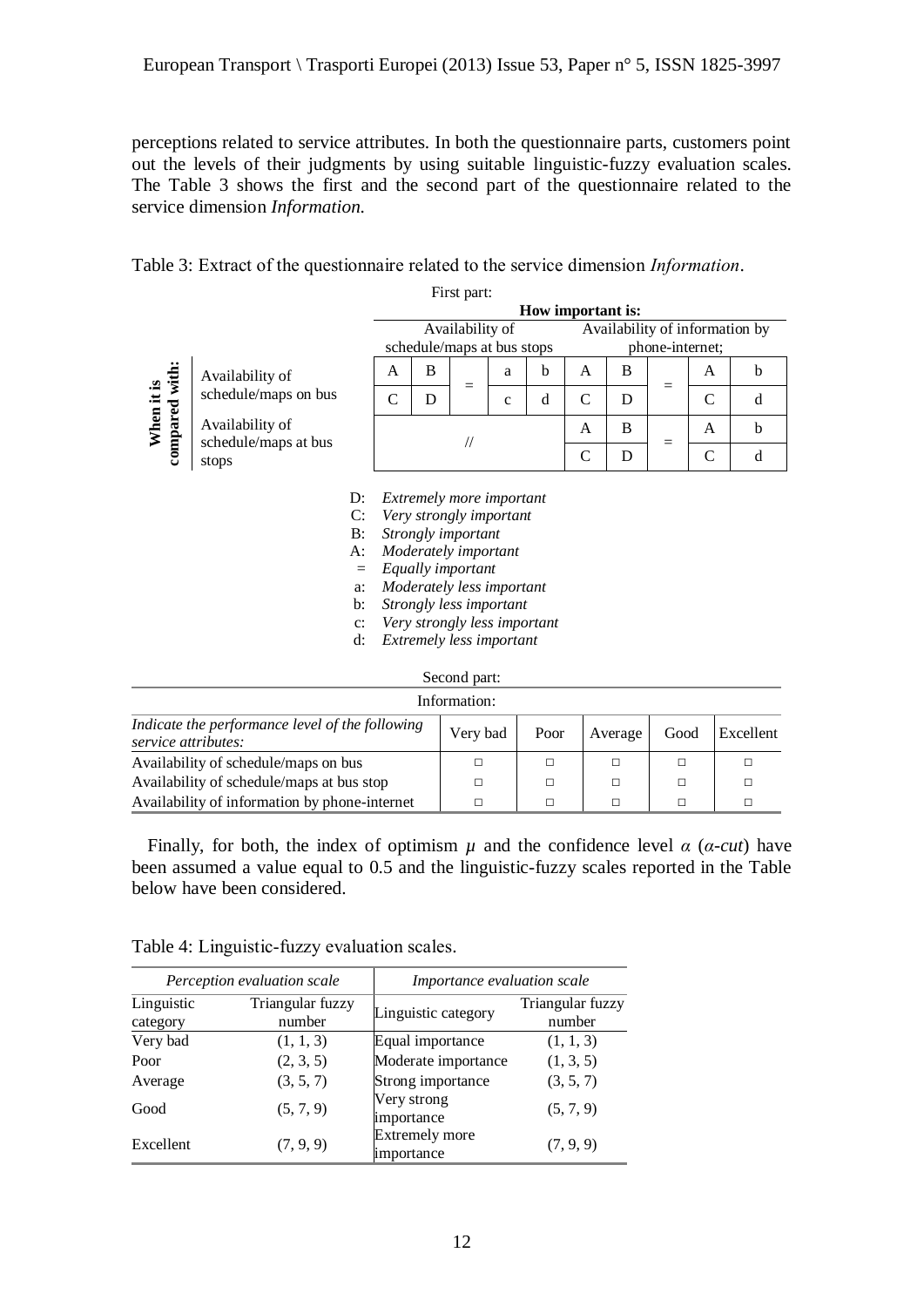The CS survey has been conducted for three months, between May and July 2012, on about 300 random customers during the service delivering or the awaiting at the bus stops. The Table below reports the obtained results.

| Service   | Dimension  | Attribute | Local      | Global     | Perception | Customer     |
|-----------|------------|-----------|------------|------------|------------|--------------|
| Dimension | Importance |           | Importance | Importance | Level      | Satisfaction |
|           | Weight     |           | Weight     | Weight     |            | Level (Gap)  |
| $D_I$     |            | $A_{11}$  | 0.314      | 0.127      | 0.073      | $-0.054$     |
|           | 0.404      | $A_{12}$  | 0.226      | 0.091      | 0.072      | $-0.019$     |
|           |            | $A_{13}$  | 0.295      | 0.119      | 0.071      | $-0.048$     |
|           |            | $A_{14}$  | 0.165      | 0.067      | 0.074      | 0.007        |
|           |            | $A_{2I}$  | 0.163      | 0.022      | 0.033      | 0.011        |
| $D_2$     | 0.137      | $A_{22}$  | 0.503      | 0.069      | 0.044      | $-0.025$     |
|           |            | $A_{23}$  | 0.334      | 0.046      | 0.074      | 0.028        |
| $D_3$     |            | $A_{31}$  | 0.335      | 0.042      | 0.076      | 0.034        |
|           | 0.126      | $A_{32}$  | 0.665      | 0.084      | 0.044      | $-0.040$     |
|           |            | $A_{41}$  | 0.258      | 0.030      | 0.041      | 0.011        |
| $D_4$     |            | $A_{42}$  | 0.203      | 0.024      | 0.063      | 0.039        |
|           | 0.118      | $A_{43}$  | 0.073      | 0.009      | 0.061      | 0.052        |
|           |            | $A_{44}$  | 0.142      | 0.017      | 0.031      | 0.014        |
|           |            | $A_{45}$  | 0.324      | 0.038      | 0.034      | $-0.004$     |
|           |            | $A_{5I}$  | 0.114      | 0.025      | 0.088      | 0.063        |
|           |            | $A_{52}$  | 0.195      | 0.042      | 0.077      | 0.035        |
| $D_5$     | 0.215      | $A_{53}$  | 0.301      | 0.065      | 0.022      | $-0.043$     |
|           |            | $A_{54}$  | 0.39       | 0.084      | 0.022      | $-0.062$     |

Table 5: Performance levels of the Palermo transit service.

As it can be seen from Table 5, the most important service dimension is *Route Characteristics* ( $D_1$ ), and *Path* ( $A_{11}$ ), is its most important service attribute, followed by *Distance Between Bus Stops* (*A13*). Subsequently, the second service dimension for importance is *Safety and Security* (*D5*) and *Security Against Crime at Bus Stops* (*A54*) is its most important attribute. Lastly, the other service dimensions are characterized by a similar importance level.

The same Table shows also service attributes perception levels: the most powerful service attribute is *Bus Reliability* (*A51*), followed by *Competence of Drivers* (*A52*) and *Personnel Appearance* (*A31*). The service attributes *Availability of Information by Phone-Internet* (*A23*), *Bus Stops Location* (*A14*), *Path* (*A11*), *Number of Bus Stops* (*A12*) and *Distance Between Bus Stops* (*A13*) are characterized by similar perception levels. Follow the other service attributes with gradual decreasing of the perception levels.

Finally, by considering the CS level, *i.e.* the ServQual Gap =  $P - E$ , it emerges that the most satisfied service attributes are: *Bus Reliability* (*A51*), *Air Condition on Bus* (*A43*), and *Comfort of Bus Seats* (*A42*). The first one is the most important and also the most powerful service attribute. On the contrary, the second and the third attribute are characterized by a medium perception level and a low important level. Conversely, the service attributes that provide the highest contribution to customer dissatisfaction are in order: *Security Against Crime at Bus Stops* (*A54*), *Path* (*A11*), *Distance Between Bus Stops* (*A13*) and *Security Against Crime on Bus* (*A53*) which are characterized by low perception and high importance levels.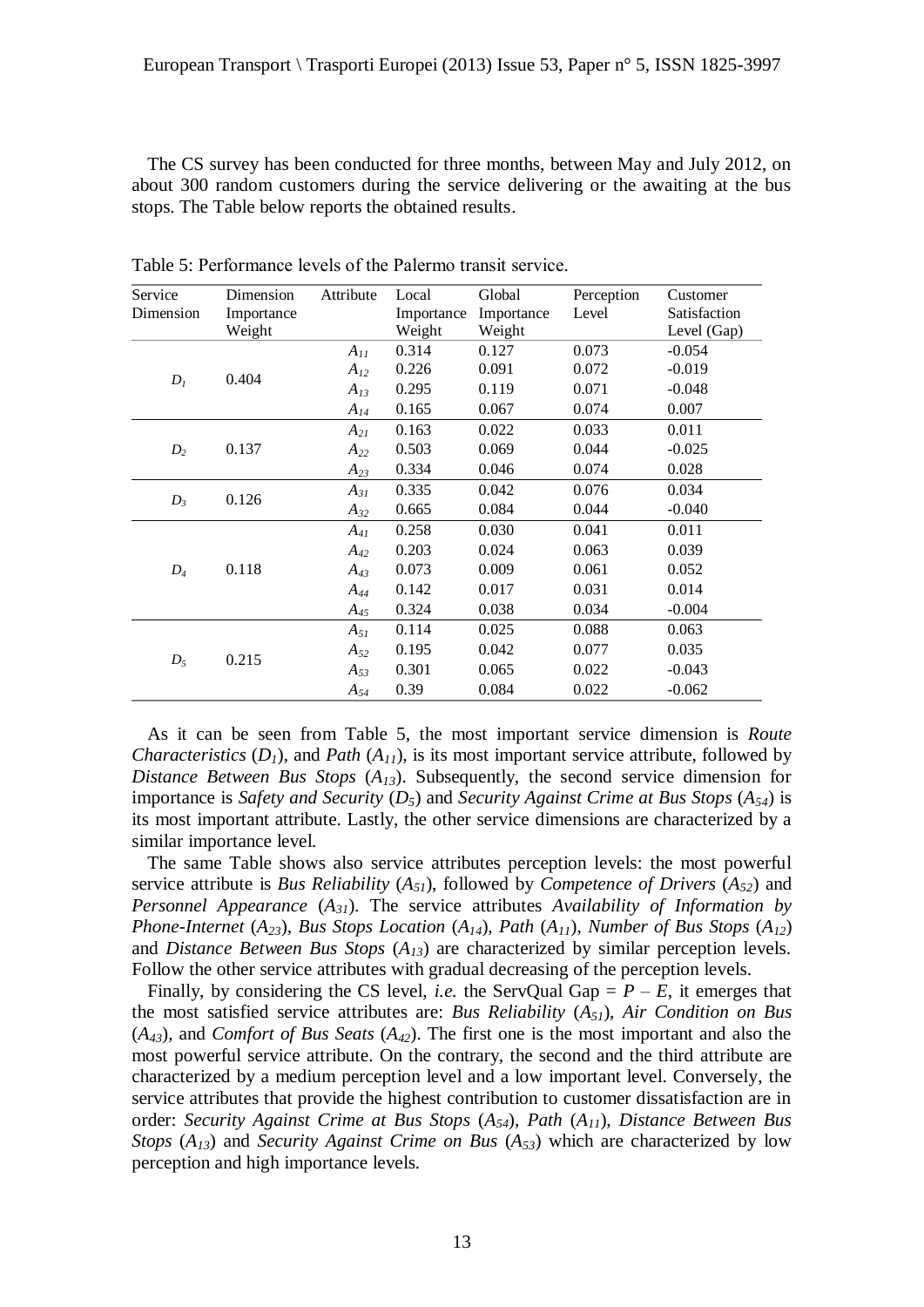The strategic implications for the overall service improvement should take into account the service dimensions *Route Characteristics* and *Safety and Security* and, more in detail, the following service attributes: *Security against crime at bus stops*, *Path*, *Distance between bus stops* and *Security against crime on bus*.

On the base of the obtained results, to increase the attractiveness of the public transit service delivered in Palermo, the provider could implement the following measures:

A. to expand and to simplify the public transit network;

- B. to improve safety in bus stations, bus stops and on vehicles to protect users and drivers, as well as the infrastructure equipment, for example, by:
	- implementing a safety strategy (e.g. installing cameras at bus stops and on bus);
	- creating safer conditions at the bus stations and adjacent areas (e.g. better lighting);
	- providing training on safety and security.

# **6. Conclusions**

In the present paper a methodology able to evaluate the CS based on the ServQual discrepancy paradigm and that uses in combined manner AHP and the Fuzzy Sets Theory has been developed. With the considered combined approach it is possible to effectively handle uncertain that can characterize the employment of linguisticnumerical evaluation scales adopted by widely considered service evaluation approaches. In particular, the study aims to offer a meaningful contribution in a research field quietly considered by researchers by proposing a methodology able to perform reliable service quality assessments.

The application of such methodology has been shown in a strategic transit service analysis related to the public urban transit service delivered in Palermo (Italy). From such analysis, service performance has been evaluated and a suitable "Gaps oriented" strategy for the overall service improvement has been identified.

However, some considerations have to be done about the considered service quality attributes; it could be interesting to consider them in comparison with the cost of service: customers can be inclined to accept a lower service quality if a ticket price is seen cheap or very cheap. This kind of connections between the service attribute "cost of service" and other service attributes can deserve a further future study to obtain more reliable results.

In addition, future researches concerning transit service analyses will involve: (*i*) the evaluation by means of the proposed methodology of quality perceptions of transit service from non-users standpoint, to single out the service improvement configuration to make it attractive for more user-categories; (*ii*) the further development of the proposed methodology, by adopting the Fuzzy Logic approach.

#### *References*

Ahn, T., Ryu, S. and Han, I. (2007) "The impact of Web quality and playfulness on user acceptance of online retailing", *Information & Management*, 44, 263–275.

- Ayag˘, Z. (2005) "A fuzzy AHP-based simulation approach to concept evaluation in a NPD environment", *IIE Transactions*, 37, 827–842.
- Ayyub, B.M., & Klir, G. J. (2006). *Uncertainty modeling and analysis in engineering and the sciences*. Boca Raton, FL 33487-2742, US: Chapman & Hall.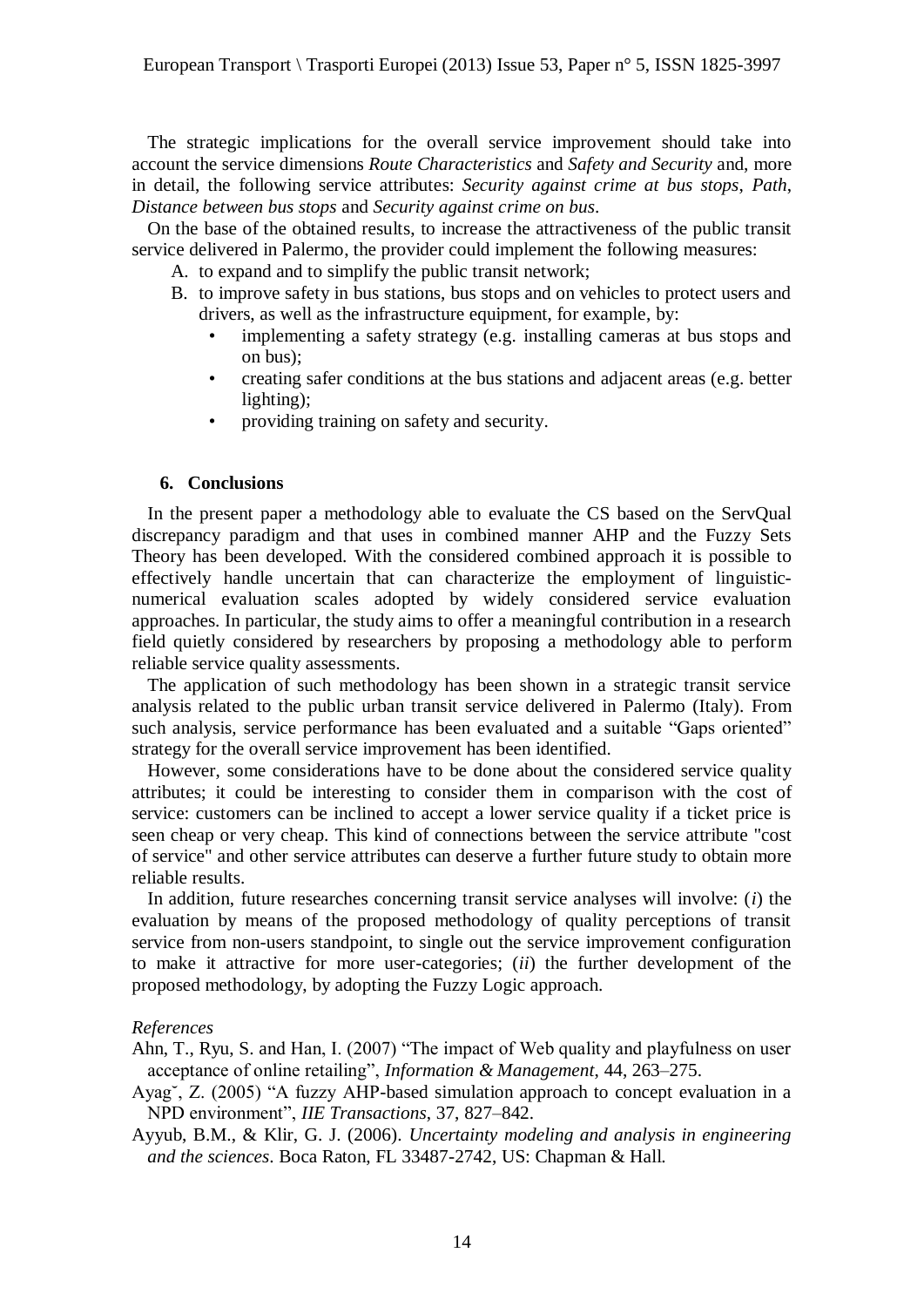- Bai, C. H., Lai, F. J., Chen, Y. and Hutchinson, J. (2008) "Conceptualising the perceived service quality of public utility services: A multi-level, multi-dimensional model", *Total Quality Management & Business Excellence*, 19(10), 1055–1070.
- Berrittella, M., Certa, A., Enea, M., and Zito, P. (2008) "Transport policy and climate change: how to decide when experts disagree*, Environmental Science & Policy*. 11(4),  $307 - 314.$
- Bertini, R. L. and El-Geneidy, A. (2003) "Using archived data to generate Transit performance measures", *82th TRB Annual Meeting*, 12-16 January, Washington D.C. 2003.
- Büyüközkan, G., Çifçi, G. and Guleryuz, S. (2011) "Strategic analysis of healthcare service using fuzzy AHP methodology", *Expert Systems with Applications*, 38, 9407- 9424.
- Büyüközkan, G., Feyzioglu, O., Cifci, G. (2011a) "Fuzzy Multi-Criteria Evaluation of Knowledge Management Tools", *On International Journal on Computational Intelligence Techniques, Methods and Applications*, Accepted paper.
- Büyüközkan, G. and Cifci, G. (2011b) "A Novel Fuzzy Multi-Criteria Decision Framework for Sustainable Supplier Selection with Incomplete Information", *Computers in Industry*, Accepted paper.
- Cavana, R. Y., Corbett, L. M., & Lo, Y. L. (2007). "Developing zones of tolerance for managing passenger rail service quality", *International Journal of Quality & Reliability Management*, 24(1), 7–31.
- Certa, A., Enea, M., Galante, G. and La Fata, C.M. (2009) "Multi-objective human resources allocation in R&D projects planning", *International Journal of Production Research*, 47(13), 3503-3523.
- Certa, A., Enea, M. and Lupo, T. (2013). "ELECTRE III to dynamically support the decision maker about the periodic replacements configurations for a multi-component system" *Decision Support Systems*, http://dx.doi.org/10.1016/j.dss.2012.12.044.
- Chamodrakas, I., Batis, D. & Martakos, D. (2010) "Supplier selection in electronic marketplaces using satisficing and fuzzy AHP", *Expert Systems with Applications*, 37, 490–498.
- Chen, K. K., Chang, C. T. & Lai, C. S. (2009) "Service quality gaps of business customers in the shipping industry", *Transport Research*, 45, 222–237.
- Cirillo, C., Eboli, L., & Mazzulla, G. (2011), "On the asymmetric user perception of transit service quality", *International Journal of Sustainable Transportation*, 5, 216– 232.
- Cristobal, E., Flavia'n, C. & Guinalı'u, M. (2007) "Perceived e-service quality (PeSQ): Measurement validation and effects on consumer satisfaction and web site loyalty", *Managing Service Quality*, 17(3), 317–340.
- Cronin, J. & Taylor, S. A. (1992) "Measuring service quality: A reexamination and extension", Journal of Marketing, 56, 55-68.
- Curcurù, G., Galante, G.M. and La Fata, C,M. (2012) "Epistemic uncertainty in fault tree analysis approached by the evidence theory" *Journal of Loss Prevention in the Process Industries* 25, 667-676.
- De Borger, B., Kerstens, K., Costa, A. (2002) "Public transit performance: what does one learn from frontier studies?", *Transport Reviews*, 22(1), 1-38.
- Dell'Olio, L., Ibeas, A., & Cecín, P. (2010). "Modelling user perception of bus transit quality", *Transport Policy*, 17(6), 388–397.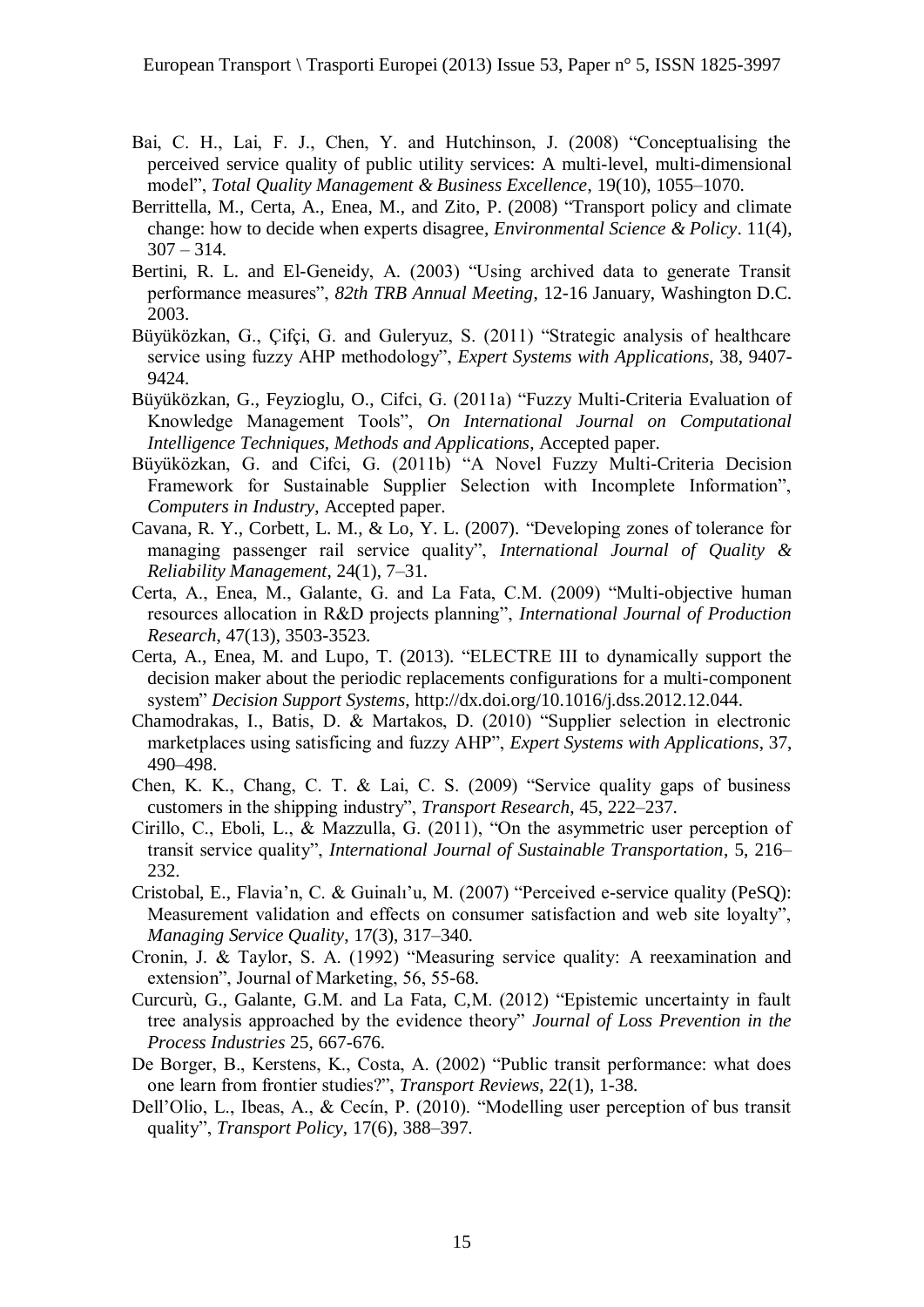- Dell'Olio, L., Ibeas, A., & Cecín, P. (2011), The quality of service desired by public transport users", *Transport Policy*, 18(1), 217–227.
- Ding, C. S. (2006) "Multidimensional scaling modelling approach to latent profile analysis in psychological research", *International Journal of Psychology*, 41 (3), 226- 238.
- Dweiri, F.T. and Kablan, M.M. (2006) "Using fuzzy decision making for the evaluation of the project management internal efficiency", *Decision Support Systems*, 42, 712- 726.
- Eboli, L., & Mazzulla, G. (2007), "Service quality attributes affecting customer satisfaction for bus transit", *Journal of Public Transportation*, 10(3), 21–34.
- Eboli, L., & Mazzulla, G. (2008a), "A stated preference experiment for measuring service quality in public transport", *Transportation Planning and Technology*, 31(5), 509–523.
- Eboli, L., & Mazzulla, G. (2008b), "Willingness-to-pay of public transport users for improvement in service quality", *European Transport*, 38, 107–118.
- Eboli, L., & Mazzulla, G. (2010), "How to capture the passengers' point of view on a transit service through rating and choice options", *Transport Review*, 30, 435–450.
- Eboli, L., & Mazzulla, G. (2011), "A methodology for evaluating transit service quality based on subjective and objective measures from the passenger's point of view", *Transport Policy*, 18, 172–181.
- Enea, M. and Piazza, T. (2004) "Project Selection by Constrained Fuzzy AHP", *Fuzzy Optimization and Decision Making*, 3, 39-62.
- European Commission, DG Energy and Transport, Statistical coverage and economic analysis of the logistics sector in the EU, 2011.
- Eboli, L. and Mazzulla, G. (2007) "Service quality attributes affecting customer satisfaction for bus transit", *Journal of Public Transport*, 10(3), 21-34.
- Felici, G. and Gatta, V. (2008), "The Analysis of Service Quality Through Stated Preferences and Rule-Based Classification" Mathematical for Knowledge Discovery and Data Mining, G. Felici and C. Vercellis eds.,*Information Science Reference*, IGI Global, 65-81.
- Ferdous, R., Klan, F., Sadiq, R., Amyotte, P. and Veitch, B. (2012) "Handling and updating uncertain information in bow-tie analysis", *Journal of Loss Prevention in the Process Industries*, 25, 8-12.
- Fu, H. P., Ho, Y. C., Chen, R. C. Y., Chang, T. H. & Chien, P. H. (2006) "Factors affecting the adoption of electronic marketplaces: A fuzzy AHP analysis", *International Journal of Operations & Production Management*, 26(12), 1301–1324.
- Gatta, V. (2006), "Valutare la qualità dei servizi. Un nuovo approccio basato sulla Conjoint Analysis", *Statistica*, anno LXVI: 1, 85-113.
- Gatta, V. (2008), "La qualità e la customer satisfaction di un servizio aeroportuale: una metodologia da affiancare a quella tradizionale", *Rivista di Economia e Statistica del Territorio*: 3,137-159.
- Gatta V., Marcucci E., (2007), "Quality and public transport service contracts", *European Transport*, (36), pp. 92–106.
- Hensher, D. A., & Prioni, P. (2002), "A service quality index for area-wide contract performance assessment", *Journal of Transport Economics and Policy*, 36(1), 9–113.
- Hensher, D. A., Stopher, P., & Bullock, P. (2003), "Service quality-developing a service quality index in the provision of commercial bus contracts", *Transportation Research* Part A, 37, 499–517.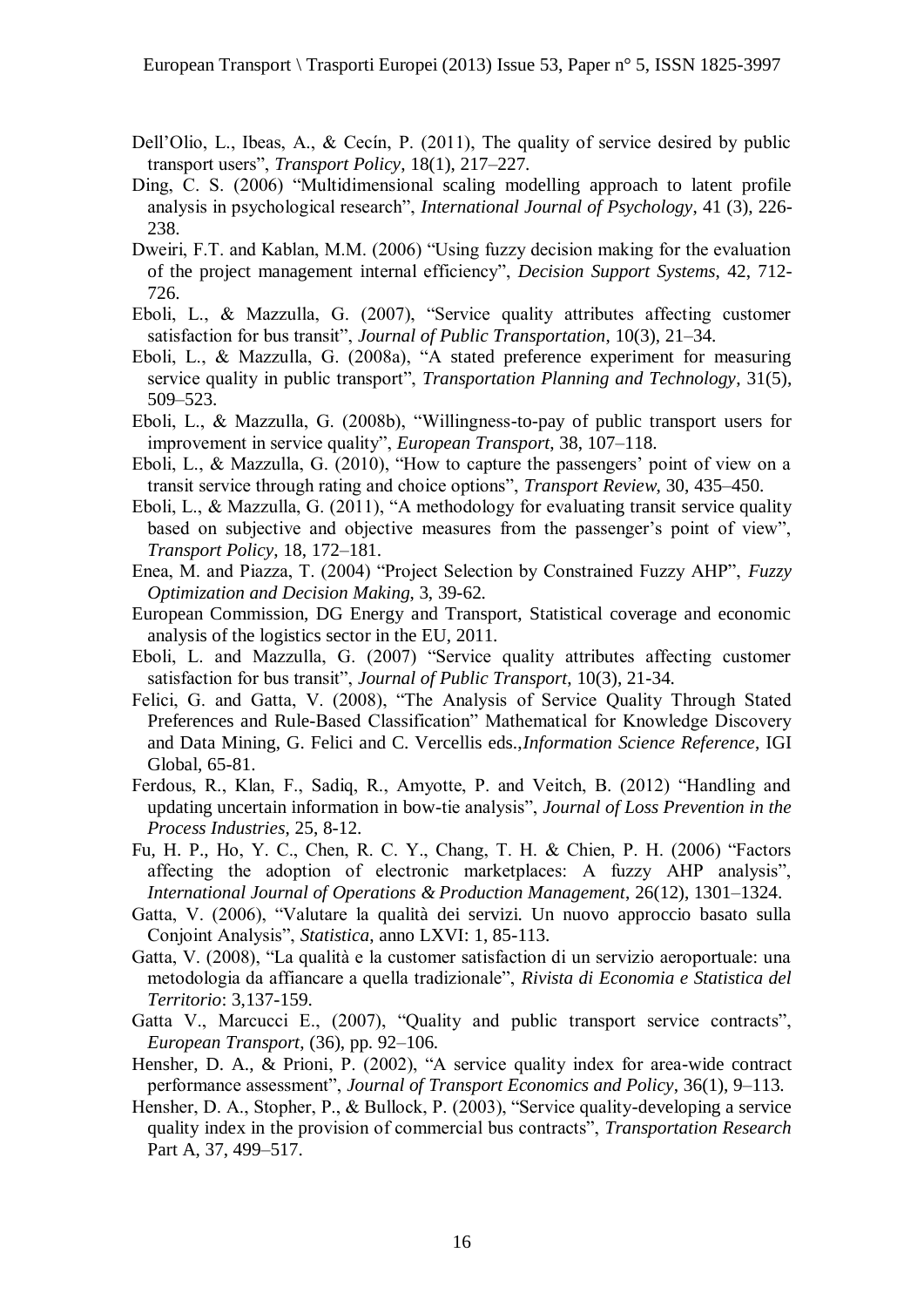- Huang, C. C., Chu, P. Y. & Chiang, Y. H. (2008) "A fuzzy AHP application in government sponsored R&D project selection", *Omega*, 36, 1038–1052.
- Jen, W., Tu, R., & Lu, T. (2011), "Managing passenger behavioural intention: An integrated framework for service quality, satisfaction, perceived value, and switching barriers", *Transportation*, 38, 321–342.
- Kaufmann, A., Gupta, M. M.; (1988) *Fuzzy Mathematical Models in Engineering and Management Science*, North-Holland, Amsterdam.
- Klir, G. J. and Yuan, B. (1999) *Fuzzy sets and fuzzy logic, Theory and Applications*, Prentice Hall P T R, Upper Saddle River, New Jersey.
- Jowono, T.B. & Kubota, H. (2007) "User perception of private paratransit operation in Indonesia", *Journal of Public Transport*, 10(4), 99-118.
- Large, R. O. & König, T. (2009) "A gap model of purchasing's internal service quality: Concept, case study and internal survey", *Journal of Purchasing & Supply Management*, 15(1), 24–32.
- Lee, A. R. (1999) "*Application of modified fuzzy AHP method to analyse bolting sequence of structural joints*", UMI Dissertation Services. A. Bell & Howell Company.
- Liu, C. T., Du, T. C. & Tsai, H. H. (2009) "A study of the service quality of general portals", *Information & Management*, 46(1), 52–56.
- Lin, H.-T. (2010) "Fuzzy application in service quality analysis: An empirical study", *Expert Systems with Applications*, 37, 517–526.
- Lupo, T. and Passannanti, A. (2008) "The evaluating of the importance weights of student requirements using Analytic Hierarchy Process", *The International Manufacturing Conference DUBLIN*. 3 - 5 September 2008, 341-348.
- Marcucci E., (2005), "*Introduzione ai modelli a scelta discreta per lo studio dei trasporti*", Carocci Editore, Roma.
- Marcucci E., Gatta V., (2006), "*Valutare la qualità di un servizio pubblico differenziato territorialmente*", http://www-3.unipv.it/websiep/wp/554.pdf.
- Marcucci, E. and Gatta, V. (2007) "*Modelli a scelta discrete per il benchmarking della qualità nel trasporto pubblico locale*", in Polidori G., Borruso G., Danielis R. (a cura di), I trasporti e il mercato globale, Franco Angeli, pp 63-72.
- Marcucci, E. and Gatta, V. (2012) "Dissecting preference heterogeneity in consumer stated choices", *Transportation Research Record*, 48(1), 331-339.
- Miller, G.A. (1956) "The Magical Number Seven Plus or Minus Two: Some Limits on Our Capacity for Processing Information", *Psychological Review*, 63, 81-97.
- Negoita, C. V. (1985) *Expert systems and fuzzy systems*, Menlo Park, CA: Benjamin/Cummings.
- Nurul-Habib, K. M., Kattan, L., & Islaam, T. (2011), "Model of personal attitudes towards transit service quality. *Journal of Advanced Transportation*, 45, 271–285.
- Pakdil, F., & Aydin, Ö. (2007), "Expectations and perceptions in airline services: An analysis using weighted SERVQUAL scores. *Journal of Air Transport Management*, 13, 229–237.
- Parasuraman, A., Zeithaml, V. A. and Berry, L. L. (1985) "A conceptual model of service quality and its implications for future research", *Journal of Marketing*, 49, 41- 50.
- Saaty, T.L., (2000). "*Fundamentals of decision making and priority theory with the analytic hierarchy process*", Pittsburg, PA: RWS Publication.
- Simon, H. A. (1983) "*Reason in Human Affairs",* Stanford University Press Stanford.